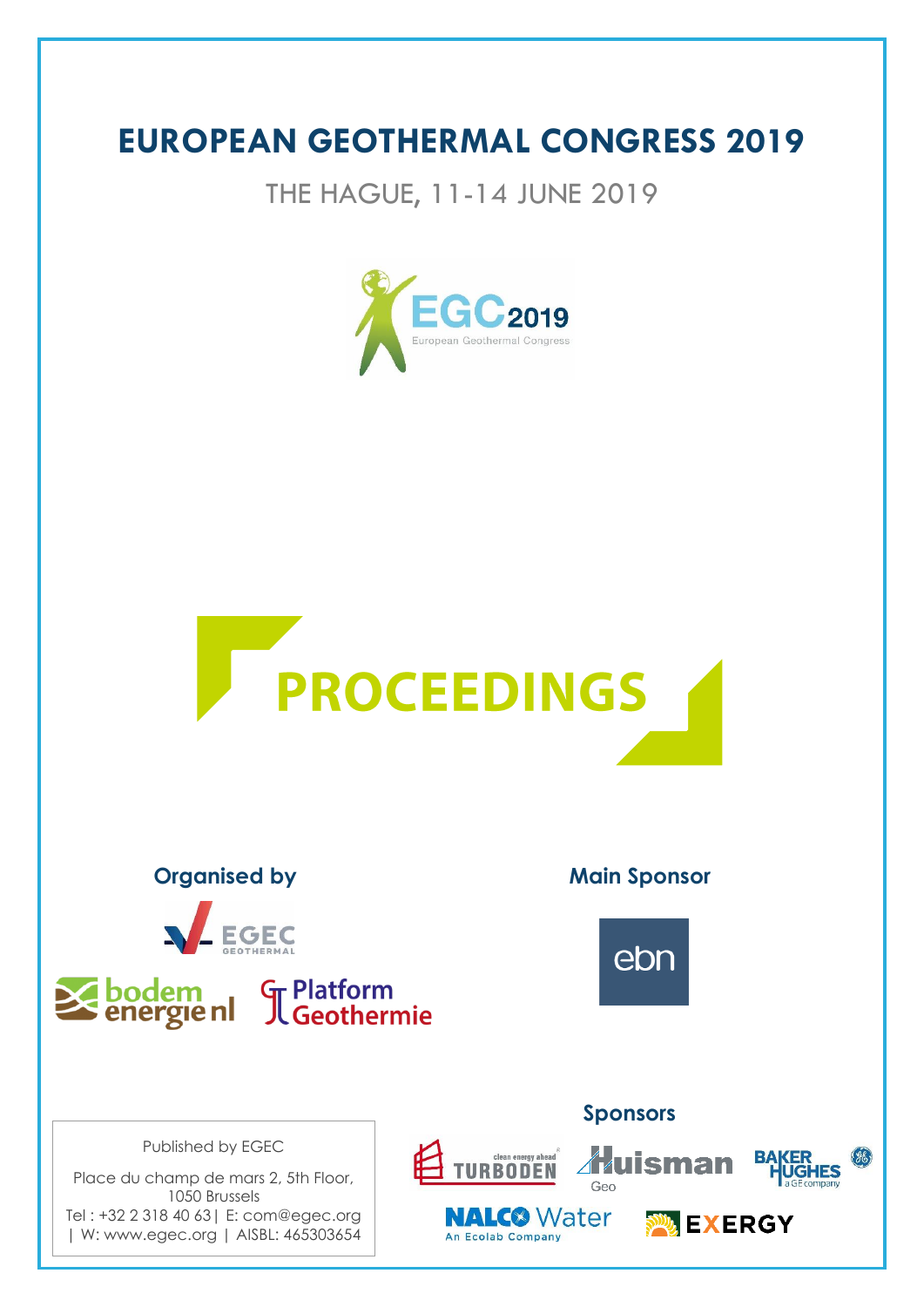#### Contents

| 1. |  |
|----|--|
| 2. |  |
|    |  |
|    |  |
| 3. |  |
|    |  |
|    |  |
|    |  |
|    |  |
|    |  |
|    |  |
|    |  |
|    |  |
|    |  |
| 4. |  |
|    |  |
|    |  |
|    |  |
|    |  |
|    |  |
|    |  |
|    |  |
|    |  |
|    |  |
|    |  |
|    |  |
|    |  |
|    |  |
|    |  |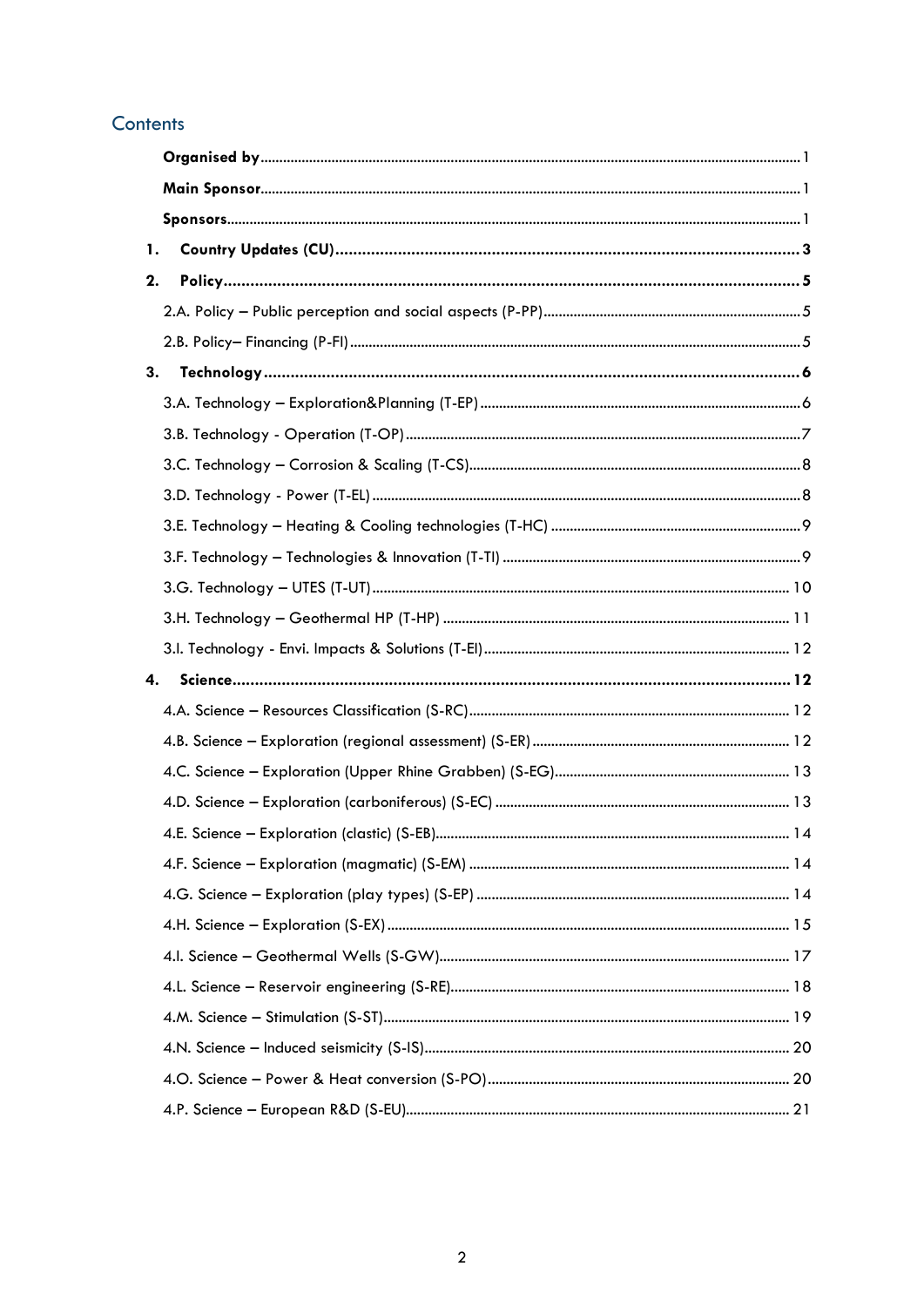<span id="page-2-0"></span>

| 1. Country Updates (CU)                                          |                                                                                       |                                      |  |  |
|------------------------------------------------------------------|---------------------------------------------------------------------------------------|--------------------------------------|--|--|
| $CU-O$                                                           | <b>Burkhard Sanner</b>                                                                | <b>Europe Country Update</b>         |  |  |
| $CU-1$                                                           | Goldbrunner, Goetzl                                                                   | <b>Austria Country Update</b>        |  |  |
| $CU-2$                                                           | Dubanevich, Zui                                                                       | <b>Belarus Country Update</b>        |  |  |
| $CU-3$                                                           | Lagrou, Petitclerc, Hoes, Dupont, Laenen                                              | <b>Belgium Country Update</b>        |  |  |
| $CU-4$                                                           | Samardžić, Hrvatović, Skopljak                                                        | Bosnia-Herzegovina Country Update    |  |  |
| $CU-5$                                                           | Hristov, Deneva, Valchev, Benderev                                                    | <b>Bulgaria Country Update</b>       |  |  |
| $CU-6$                                                           | SanjaŽivković, Kolbah, Škrlec, Tumara                                                 | <b>Croatia Country Update</b>        |  |  |
| $CU-7$                                                           | Michopoulos                                                                           | <b>Cyprus Country Update</b>         |  |  |
| $CU-8$                                                           | Dědeček, Šafand, Tym                                                                  | <b>Czech Republic Country Update</b> |  |  |
| $CU-9$                                                           | Poulsen, Bjørn, Mathiesen, Nielsen, Vosgerau,<br>Vangkilde-Pedersen, Ditlefsen, Røgen | Denmark Country Update               |  |  |
| $CU-10$<br>Kallio                                                |                                                                                       | <b>Finland Country Update</b>        |  |  |
| $CU-11$                                                          | Boissavy, Henry, Genter, Pomart, Rocher,<br>Schmidlé-Bloch                            | <b>France Country Update</b>         |  |  |
| $CU-12$<br>Weber, Born, Moeck                                    |                                                                                       | <b>Germany Country Update</b>        |  |  |
| $CU-13$                                                          | Papachristou, Arvanitis, Mendrinos,<br>Dalabakis, Karytsas, Andritsos                 | <b>Greece Country Update</b>         |  |  |
| $CU-14$                                                          | Nádor, Kujbus, Tóth                                                                   | <b>Hungary Country Update</b>        |  |  |
| $CU-15$                                                          | Pasquali, Williams, Blake, McAteer                                                    | <b>Ireland Country Update</b>        |  |  |
| $CU-16$                                                          | Manzella, Serra, Cesari, Bargiacchi, Cei,<br>Cerutti, Conti, Giudetti, Lupi, Vaccaro  | <b>Italy Country Update</b>          |  |  |
| Šliaupa, Zinevičius, Mazintas, Petrauskas,<br>$CU-17$<br>Dagilis |                                                                                       | <b>Lithuania Country Update</b>      |  |  |
| $CU-18$                                                          | Popovska-Vasilevska, Armenski                                                         | <b>Macedonia Country Update</b>      |  |  |
| $CU-19$                                                          | Provoost, Albeda, Godschalk, van der<br>Werff, Schoof                                 | <b>Netherlands Country Update</b>    |  |  |
| $CU-20$                                                          | Kvalsvik, Midttømme, Ramstad                                                          | <b>Norway Country Update</b>         |  |  |
| $CU-21$<br>Kępińska                                              |                                                                                       | <b>Poland Country Update</b>         |  |  |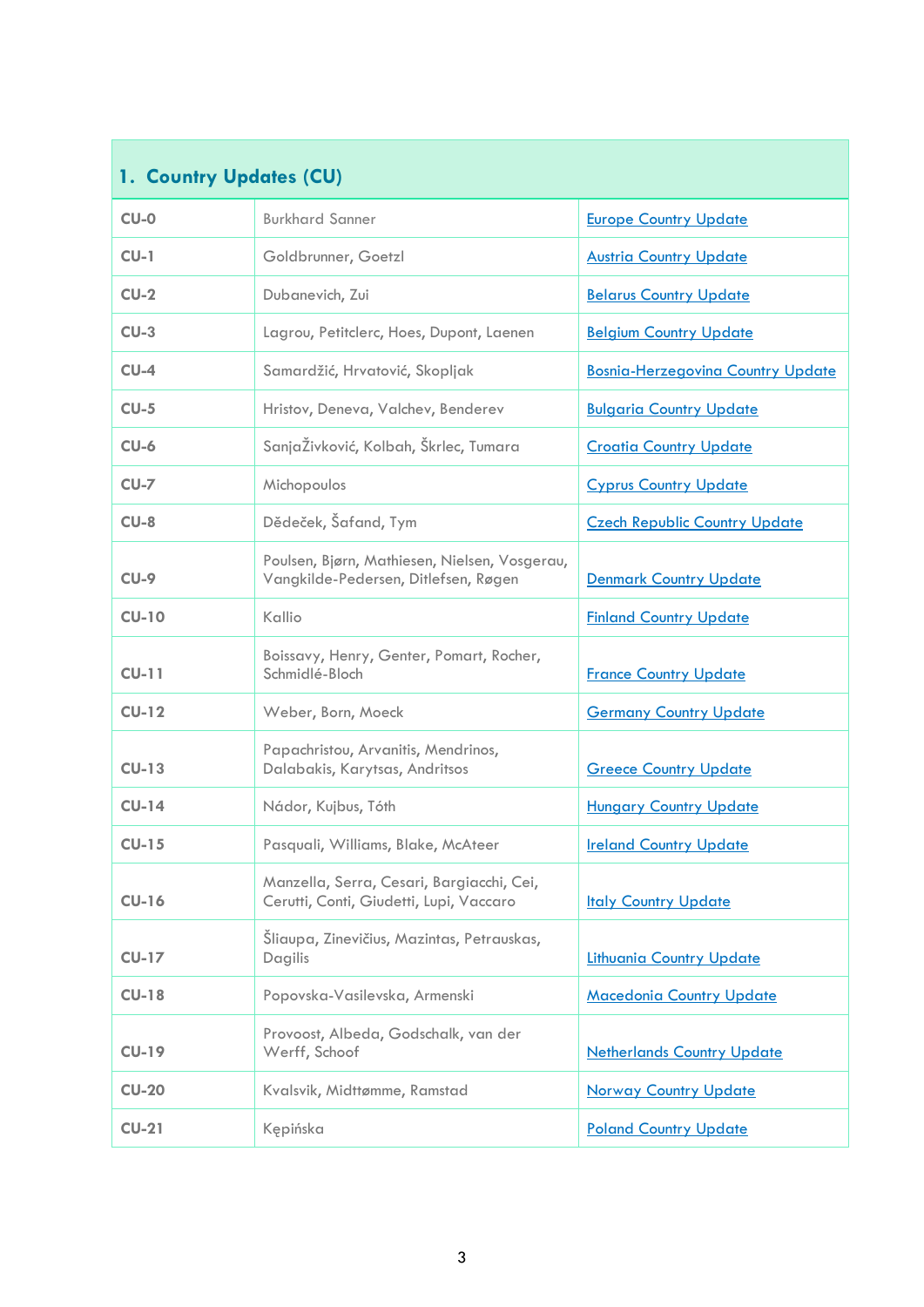| $CU-22$                        | Nunes, Coelho, Carvalho, do Rosário<br>Carvalho, Garcia                             | <b>Portugal Country Update</b>    |
|--------------------------------|-------------------------------------------------------------------------------------|-----------------------------------|
| $CU-23$                        | Gavriliuc, Rosca, Cucueteanu                                                        | <b>Romania Country Update</b>     |
| $CU-24$                        | Oudech, Djokic                                                                      | <b>Serbia Country Update</b>      |
| $CU-25$                        | Fričovský, Černák, Marcin, Blanárová,<br>Benková, Pelech, Fendek                    | <b>Slovakia Country Update</b>    |
| $CU-26$                        | Rajver, Lapanje, Rman, Prestor                                                      | <b>Slovenia Country Update</b>    |
| $CU-27$                        | Arrizabalaga, De Gregorio, De Santiago,<br>García de la Noceda, Pérez P, Urchueguía | <b>Spain Country Update</b>       |
| $CU-28$                        | Gehlin, Andersson                                                                   | <b>Sweden Country Update</b>      |
| $CU-29$<br>Link, Siddigi, Lupi |                                                                                     | <b>Switzerland Country Update</b> |
| <b>CU-30</b>                   | Mertoglu, Simsek, Basarir, Paksoy                                                   | <b>Turkey Country Update</b>      |
| $CU-31$                        | Curtis, Busby, Law, Adams                                                           | <b>UK Country Update</b>          |
| $CU-32$                        | Morozov, Barylo                                                                     | <b>Ukraine Country Update</b>     |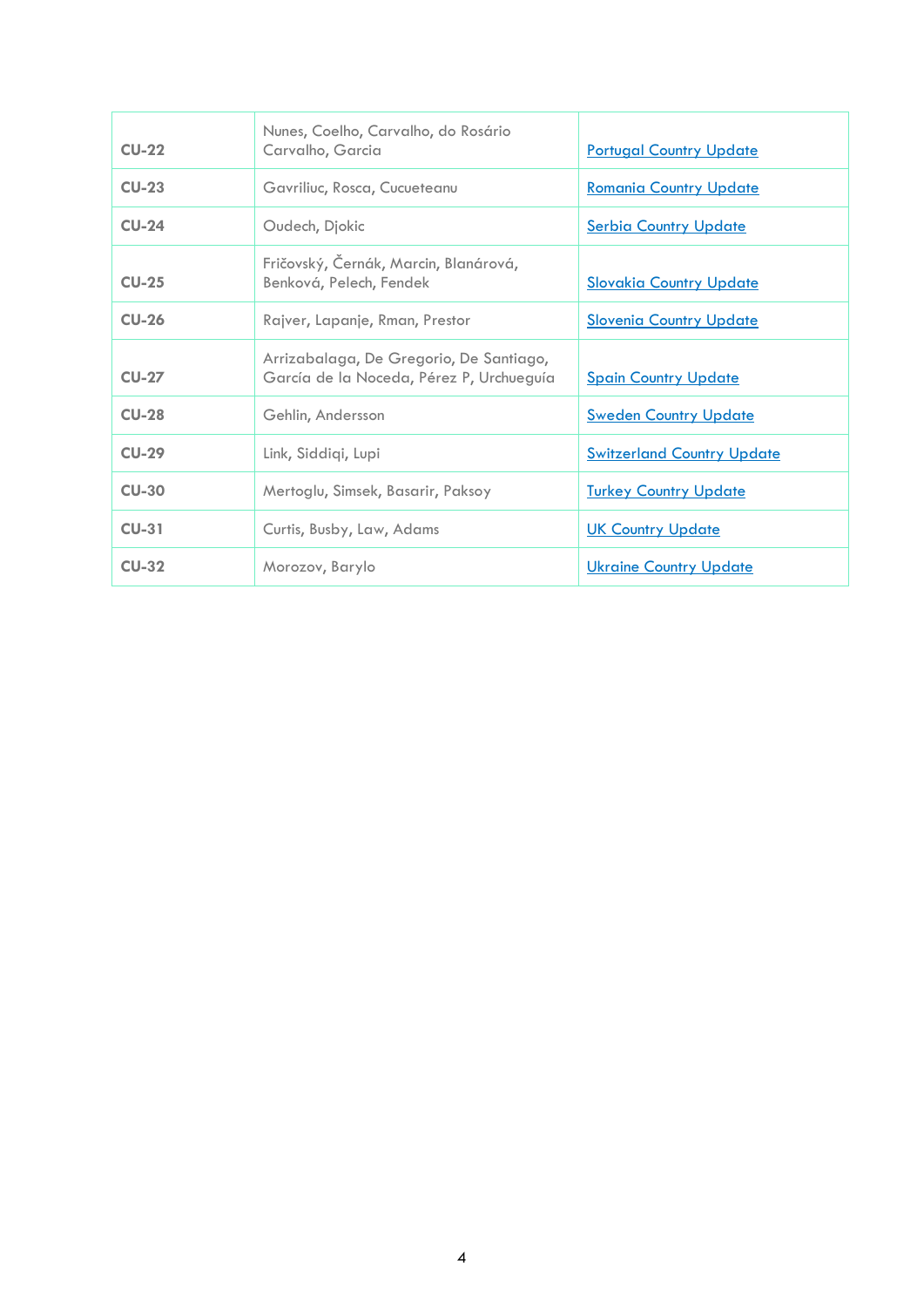## <span id="page-4-0"></span>**2. Policy**

<span id="page-4-1"></span>

|     | 2.A. Policy – Public perception and social aspects (P-PP) |                                                                       |                                                                                                                                                                          |
|-----|-----------------------------------------------------------|-----------------------------------------------------------------------|--------------------------------------------------------------------------------------------------------------------------------------------------------------------------|
| 14  | P-PP                                                      | Pellizzone, Manzella,<br>Allansdottir                                 | Geothermal societies: a comparative analysis                                                                                                                             |
| 30  | P-PP                                                      | Hajto                                                                 | Identification of conflicts and environmental constrains<br>related to the use of shallow geothermal heat in urban<br>areas on the example of the city of Krakow, Poland |
| 138 | P-PP                                                      | Hahn                                                                  | <b>Extended Horizontal Jet Drilling for EGS applications in</b><br><b>Petrothermal Environments</b>                                                                      |
| 150 | P-PP                                                      | Raos, Ilak, Rajšl, Bilić,<br>Trullenque                               | Assessment of enhanced geothermal projects and their<br>optimal long-term usage plans by using the dms-touge<br>decision-making support tool                             |
| 246 | P-PP                                                      | Peterschmitt, Dumas,<br>Garabetian                                    | Geoenvi: tackling the environmental concerns for<br>deploying geothermal energy in Europe                                                                                |
| 256 | P-PP                                                      | Schmidle-Bloch, Heintz,<br>Moullet                                    | How to win social acceptability the French geothermal<br>industry approach                                                                                               |
| 267 | P-PP                                                      | Serrano, Bodin, Zoungrana,<br>Heimlich, Chavot, Masseran              | French press coverage of geothermal energy, 2002 -<br>2018                                                                                                               |
| 284 | P-PP                                                      | Chavot, Serrano, Bodin,<br>Zoungrana, Heimlich,<br>Masseran           | Public perception of geothermal projects in Alsace:<br>between energy transition and territorial preservation                                                            |
| 323 | P-PP                                                      | Loredana Torsello, Dario<br><b>Bonciani and Sergio</b><br>Chiacchella | The development model of Tuscan geothermal areas: a<br>best practice example to use a resource in a sustainable<br>way                                                   |

<span id="page-4-2"></span>

|     | 2.B. Policy-Financing (P-FI) |                                                                                            |                                                                                                   |  |
|-----|------------------------------|--------------------------------------------------------------------------------------------|---------------------------------------------------------------------------------------------------|--|
| 105 | P-FI                         | Dumas, Garabetian                                                                          | Financing geothermal: innovative schemes for new<br>business models                               |  |
| 107 | P-FI                         | Ádám, Lapanje, Markovic,<br>Milenic, Nádor, Rotár-Szalkai,<br>Fărnoaga, Samardžic, Jolovic | Application of a novel geological risk mitigation scheme<br>in the Danube Region                  |  |
| 241 | P-FI                         | Garabetian                                                                                 | Policy and regulation: impact of the new european<br>framework on the geothermal sector           |  |
| 242 | $P-FI$                       | Garabetian                                                                                 | Innovation and competitiveness of the geothermal<br>heating and cooling sector                    |  |
| 243 | P-FI                         | Hartog                                                                                     | Eutectic Freeze Crystallization (EFC): A cool solution for<br>processing geothermal waste brines? |  |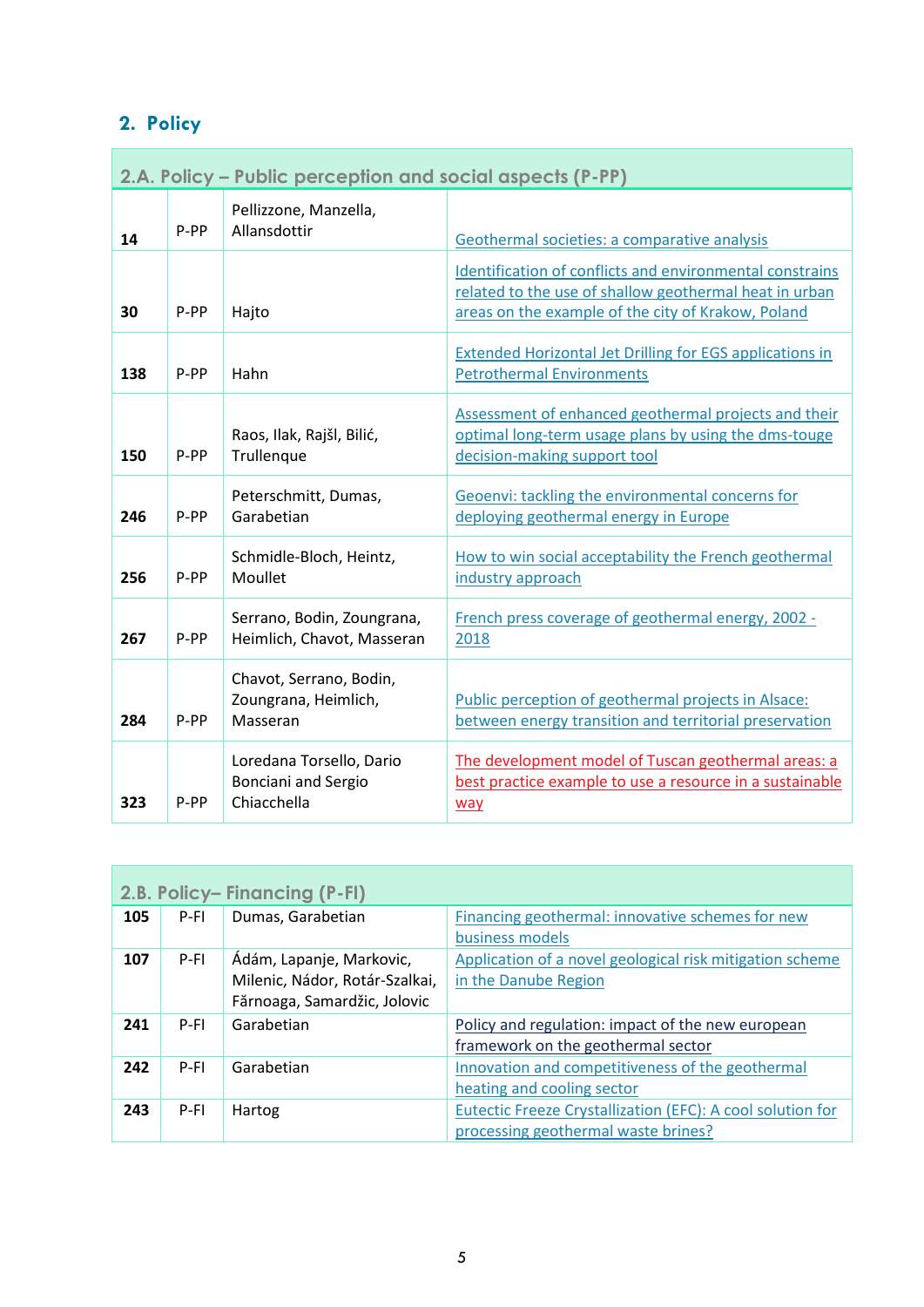| 245 | P-FI   | Pinzuti, Dumas, Garabetian,<br>Manzella, Trumpy, Laenen,<br>Lagrou    | European technology and innovation platform on deep<br>geothermal, a presentation                  |
|-----|--------|-----------------------------------------------------------------------|----------------------------------------------------------------------------------------------------|
| 264 | P-FI   | Toth, Fenerty, Nyikos                                                 | Prospects for geothermal power projects in Hungary                                                 |
| 353 | $P-FI$ | Zwamborn, de Groof                                                    | Assessment guidelines and certification scheme for<br>geothermal systems in the Netherlands        |
| 358 | P-FI   | Adams, Fleming, Bielicki,<br>Hansper, Glos, Langer,<br>Wechsung, Saar | Grid Scale Energy Storage using CO2 in Sedimentary<br><b>Basins: the Cost of Power Flexibility</b> |
| 387 | $P-FI$ | Wieser, Engel, Goldbrunner,<br>Kriegl                                 | Risk control as a key to keep geothermal developments<br>fundable                                  |

## <span id="page-5-0"></span>**3. Technology**

<span id="page-5-1"></span>

|     | 3.A. Technology - Exploration&Planning (T-EP) |                                                                                                                                                                               |                                                                                                                                                               |  |
|-----|-----------------------------------------------|-------------------------------------------------------------------------------------------------------------------------------------------------------------------------------|---------------------------------------------------------------------------------------------------------------------------------------------------------------|--|
| 35  | T-EP                                          | Lackner, Lentsch, Dorsch                                                                                                                                                      | Germany's Deepest Hydro-Geothermal Doublet, Drilling<br>Challenges and Conclusions for the Design of Future Wells                                             |  |
| 41  | T-EP                                          | Herms, Goetzl, Borovic,<br>García-Gil,<br>Ditlefsen,<br>Boon, Veloso, Petitclerc,<br>Janza, Erlströmj, Å,onowski,<br>Holecek, Hunter Williams,<br>Vandemeijer, Cernak, Malyuk | MUSE-managing urban shallow geothermal energy. A<br>GeoERA geo-energy project                                                                                 |  |
| 72  | T-EP                                          | Drouiller                                                                                                                                                                     | 3d seismic, a key tool for design & derisking of dual<br>geothermal boreholes in stratified aquifers and fractured<br>aquifers along regional faults          |  |
| 74  | T-EP                                          | Agemar, Suchi                                                                                                                                                                 | Development of 3d structural models of geothermal<br>usable horizons in the area of north western Germany                                                     |  |
| 149 | T-EP                                          | Savvatis, Steiner, Krzikalla                                                                                                                                                  | 4D geomechanicall Simulations (VISAGETM) to Evaluate<br>Potential Stress Relocation in a Geothermal Targeted<br><b>Fault System in Munich (South Germany)</b> |  |
| 182 | T-EP                                          | Gillot                                                                                                                                                                        | Game changing technology in seismic imaging applied to<br>geothermal industry                                                                                 |  |
| 187 | T-EP                                          | Wolf,<br>Gramenz,<br>Alten,<br>Agemar, Tribbensee                                                                                                                             | Free Access to Maps and 3D-Models for Geothermal<br><b>Planning in Germany</b>                                                                                |  |
| 307 | T-EP                                          | Reinecker, Hochschild, Kraml,<br>Löschan, Kreuter                                                                                                                             | <b>Experiences and challenges in geothermal exploration in</b><br>the Upper Rhine Graben                                                                      |  |
| 346 | T-EP                                          | J.Peijster                                                                                                                                                                    | Lean: low cost exploration and derisking of geothermal<br>plays in white spot areas: the rotliegend demonstrator                                              |  |
| 368 | T-EP                                          | Dirix, Harcouët-Menou, Van<br>Bael, Laenen                                                                                                                                    | Technical assessment of large scale groundwater-cooling<br>systems for low temperature geothermal power plants                                                |  |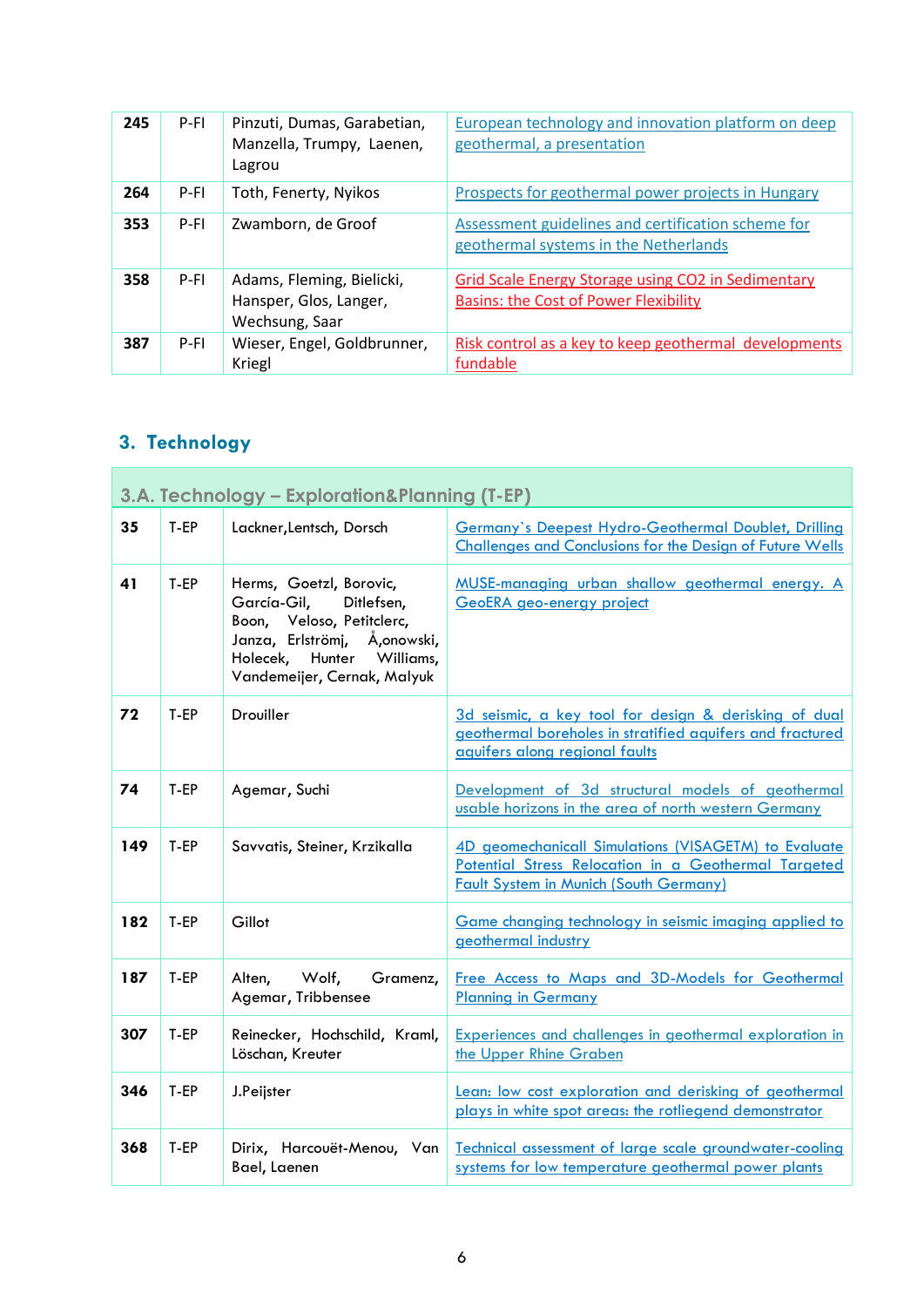| 373 | T-EP | Buday, Buday-Bódi,<br>Csákberényi-Nagy, Kovács | Subsurface Urban Heat Island Investigation in Debrecen,<br>Hungary Based on Archive and Recently Measured Data |
|-----|------|------------------------------------------------|----------------------------------------------------------------------------------------------------------------|
| 375 | T-EP | Buday-Bódi, Buday, Mcintosh                    | Geology, Potential and Utilization of Porous Thermal<br><b>Water Reservoirs, NE-Hungary</b>                    |

<span id="page-6-0"></span>

|     | 3.B. Technology - Operation (T-OP) |                                                                                                                                        |                                                                                                                                                    |
|-----|------------------------------------|----------------------------------------------------------------------------------------------------------------------------------------|----------------------------------------------------------------------------------------------------------------------------------------------------|
| 37  | T-OP                               | Skúlason Kaldal,<br>Thorbjornsson, Guðmundsson,<br>Reinsch, Lipus, Wollenweber,<br>Orlic, Gíslason, Stefánsson,<br>Pálsson, Sverrisson | Full-scale Surface Experiment of Cemented-in Casing<br><b>Connections Designed for Stress Mitigation</b>                                           |
| 38  | T-OP                               | Lingen                                                                                                                                 | <b>Testing of Deep Hot-Water Wells - Best Practice</b>                                                                                             |
| 39  | T-OP                               | Mouchot                                                                                                                                | Deep geothermal plants operation in upper rhine graben:<br>lessons learned                                                                         |
| 52  | T-OP                               | Faluomi, Bonizzi, Andreussi                                                                                                            | Mast: a fine mesh transient multiphase code for<br>geothermal fluid networks simulation                                                            |
| 53  | T-OP                               | Faluomi, Borsi, Orlando                                                                                                                | Progeo: an advanced tool for geothermal energy<br>exploitation                                                                                     |
| 152 | T-OP                               | Soldo, Conti, Alimonti                                                                                                                 | Exergy performance of a wellbore heat exchanger<br>coupled with a orc plant: comparison of two different case<br>studies                           |
| 183 | T-OP                               | Jamali, Wittig, Bracke                                                                                                                 | Thermal rock weakening and drilling based laser<br>technologies for hard rock and geothermal applications                                          |
| 249 | T-OP                               | Rangel,<br>Pereira,<br>Ponte,<br>Thorhallsson                                                                                          | Reaming calcite deposits of well pv8 while discharging: a<br>successful operation at Ribeira Grande geothermal field,<br>São Miguel island, Azores |
| 290 | T-OP                               | Bonafin,<br>Pietra,<br>Zanzucchi,<br>Manzolini                                                                                         | Optimization of pipelines for transportation of<br>geothermal two-phase fluid from well-head to power<br>block.                                    |
| 333 | T-OP                               | Kahrobaei,<br>Willems.<br>van<br>Wees, Wilschut, Fonseca                                                                               | geothermal<br>field<br>scale<br>development<br>Regional<br>optimization under geological uncertainties                                             |
| 386 | T-OP                               | Kirknel, Nylandsted, Werge-<br>Gross, Juul, Kann, Thomsen,<br>Fosbøl                                                                   | Thermodynamic modelling of water<br>chemistry<br>in<br>geothermal systems                                                                          |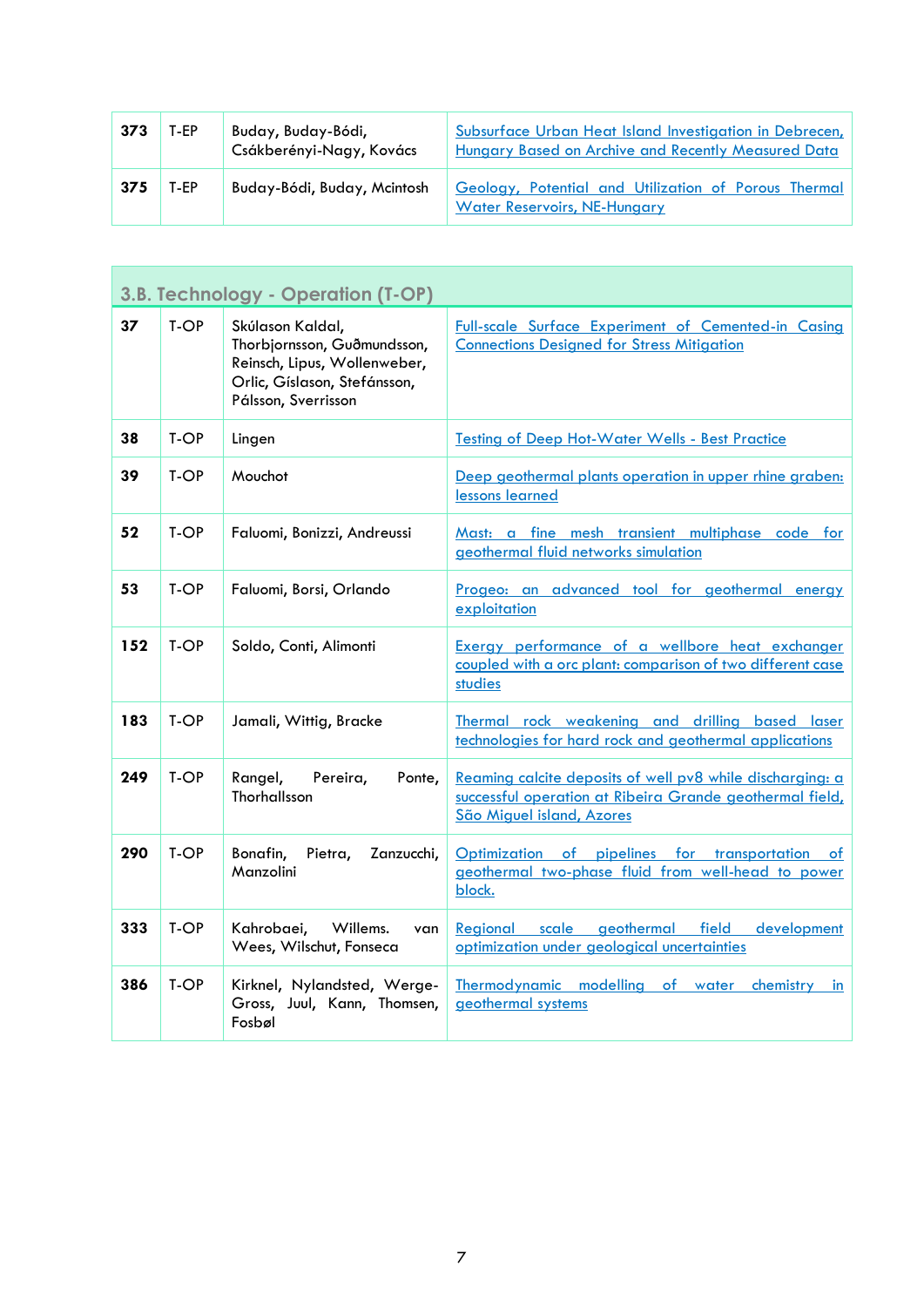<span id="page-7-0"></span>

|     | 3.C. Technology – Corrosion & Scaling (T-CS) |                                                                     |                                                                                                                           |
|-----|----------------------------------------------|---------------------------------------------------------------------|---------------------------------------------------------------------------------------------------------------------------|
| 19  | $T-CS$                                       | Willert,<br>Recalde<br>Lummer,<br>Gerdes                            | Innovative fluid system for dissolving lead scales - fluid<br>development and field trial in a geothermal well            |
| 22  | T-CS                                         | Florencio, Scheiber, Mouchot,<br>Seibt, Jähnichen                   | Scale and Corrosion Control Program, Example of two<br>geothermal plants in operation in the Upper Thine Valley<br>Graben |
| 23  | T-CS                                         | Velde,<br>der<br>de<br>van<br>van<br>Watering                       | (Environmental) impact of inhibitors applied in the<br>geothermal sector in the Netherlands                               |
| 27  | $T-CS$                                       | Scheiber                                                            | Combined application of inhibitors for scale and corrosion<br>mitigation: lessons learned                                 |
| 263 | T-CS                                         | Faes, Lecompte, De Paepe,<br>Verbeken,<br>Bael,<br>Van<br>Salenbien | Corrosion in heat exchangers in geothermal power plants                                                                   |
| 388 | T-CS                                         | Matheis                                                             | The inhibition of lead sulfide scale in geothermal plants                                                                 |

<span id="page-7-1"></span>

|     | 3.D. Technology - Power (T-EL) |                                                                                                             |                                                                                                                                                             |  |
|-----|--------------------------------|-------------------------------------------------------------------------------------------------------------|-------------------------------------------------------------------------------------------------------------------------------------------------------------|--|
| 18  | T-EL                           | Recalde Lummer, Rauf, Gerdes                                                                                | Premium treatment system for granite and sandstone<br>formations - fluid development and field trial in a<br>geothermal well                                |  |
| 51  | T-EL                           | Ómar Friðleifsson, Albertsson,<br>Stefánsson, Þórólfsson, Mesfin,<br>Sigurðsson,<br>Sigurðsson,<br>Gíslason | The Reykjanes DEEPEGS demonstration well - IDDP-2                                                                                                           |  |
| 110 | T-EL                           | Vranješ,<br>Milenić,<br>Jolović,<br>Toholj, Samardžić, Skopljak                                             | Concept of cascade use of geothermal energy in open<br>indirect district heating system on the territory of bogatic<br><u>- darlinge project pilot area</u> |  |
| 117 | T-EL                           | Franco, Vieira, Ponte,<br>Rangel,                                                                           | A decade of commercial geothermal production from the<br>Pico Vermelho power plant, São Miguel Island, Azores                                               |  |
| 194 | T-EL                           | Van Bael, De Servi, Dirix Al<br>Koussa, Laenen, Harcouët-<br>Menou, Rajabloo, Spiessens                     | Hybrid cooling of geothermal plants based on<br>groundwater cooling: first simulation results and technical<br>feasibility                                  |  |
| 254 | T-EL                           | Pogacnik                                                                                                    | A Lookback on 20 Years of Production at the Rotokawa<br><b>Geothermal Field, New Zealand</b>                                                                |  |
| 291 | T-EL                           | Pietra, Gaia,<br>Bonzanini,<br>Bombarda                                                                     | Co2 emissions from geothermal power plants: evaluation<br>of technical solutions for co2 reinjection.                                                       |  |
| 293 | T-EL                           | <b>Bonafin, Duvia</b>                                                                                       | Operations update of European geothermal binary units<br>delivered by Turboden.                                                                             |  |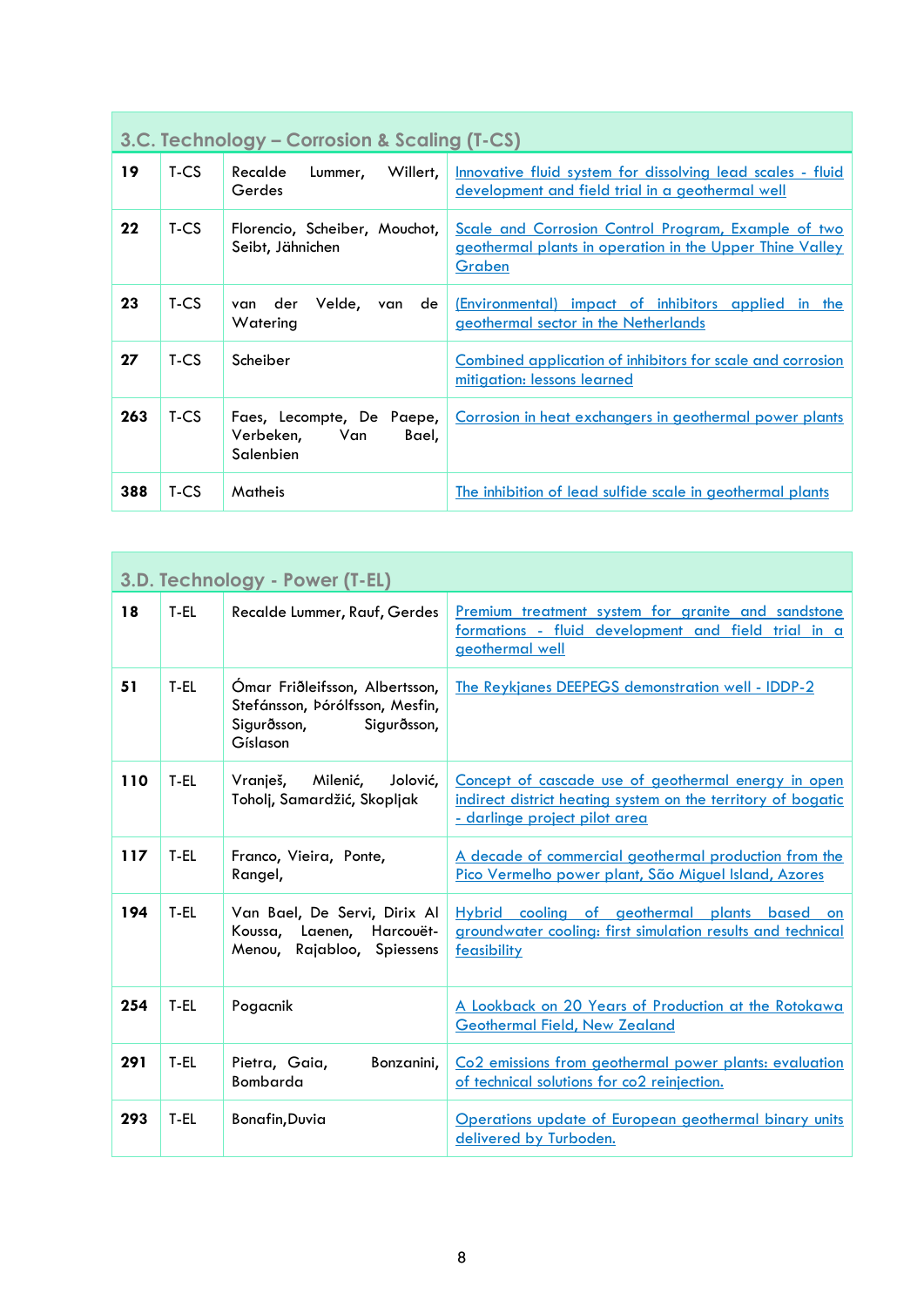| 324 | T-EL | Iro, Kraus, Bihlmayr, Huck | Compliance and operational safety of geothermal power<br>plants |
|-----|------|----------------------------|-----------------------------------------------------------------|
|-----|------|----------------------------|-----------------------------------------------------------------|

<span id="page-8-0"></span>

|     | 3.E. Technology - Heating & Cooling technologies (T-HC) |                                                                                                                                                                               |                                                                                                                                             |  |
|-----|---------------------------------------------------------|-------------------------------------------------------------------------------------------------------------------------------------------------------------------------------|---------------------------------------------------------------------------------------------------------------------------------------------|--|
| 29  | T-HC                                                    | Golchin, Vardon, Hicks, Pantev,<br>Musivand, Arzanfudi                                                                                                                        | <b>Energy piles in the Netherlands: Geotechnical behaviour</b>                                                                              |  |
| 31  | T-HC                                                    | Rman, Bălan, Bobovečki, Gál,<br>Lapanje, Marković,<br>Jolović,<br>Milenić,<br>Skopljak,<br>Rotár-<br>Samardžić, Szőcs,<br>Szalkai,<br>Šolaja, Toholj, Vijdea, Vranjes         | Assessment of thermal water utilization in the southern part<br>of the pannonian basin                                                      |  |
| 36  | T-HC                                                    | Homuth, Loos, van Ee                                                                                                                                                          | <b>Individualized Solutions for Turn Key Geothermal Projects</b><br>- Case Study Geothermal Doublet Lansingerland, NL                       |  |
| 42  | T-HC                                                    | Arnó,<br>Herms, De<br>Vitriu,<br>Felipe                                                                                                                                       | 3d modeling to evaluate the thermal interferences<br>between borehole heat exchangers in a mediterranean<br>area                            |  |
| 71  | T-HC                                                    | <b>Bussmann</b>                                                                                                                                                               | Reutilization of Mine Water for Heating and cooling in the<br><b>Abandoned Colliery Dannenbaum in Bochum</b>                                |  |
| 115 | T-HC                                                    | Tinti, Azzolin, Bonduà, Zanetti,<br>Bortolotti<br>Bortolin,<br>Busato,                                                                                                        | Sequential coupled simulation of a dual source heat pump<br>and shallow geothermal reservoir                                                |  |
| 158 | T-HC                                                    | Watson, Westaway, Falcone                                                                                                                                                     | A Review of Deep Geothermal Energy and Future<br>Opportunities in the UK                                                                    |  |
| 294 | T-HC                                                    | Haslinger, Götzl, Ponweiser,<br>Biermayr, Stuckey, Hammer,<br>Bartak, Vogl, Niederbrucker,<br>Illyés, Turewicz, Holzer,<br>Kienberger,<br>Koch,<br><b>Bauernfeind, Kinner</b> | Low-temperature heating and cooling grids based on<br>shallow geothermal methods for urban areas                                            |  |
| 309 | T-HC                                                    | Harcouët-Menou, De Ridder,<br>Patteeuw, Verhoeven, Allaets                                                                                                                    | Efficient modelling of flow and heat in abandoned<br>flooded mines coupled to parameters estimation: case<br>study Heerlen, the Netherlands |  |
| 316 | T-HC                                                    | Pernter                                                                                                                                                                       | JANSEN hipress: New technology for deep geothermal<br>probes                                                                                |  |

<span id="page-8-1"></span>

|     | 3.F. Technology – Technologies & Innovation (T-TI) |                                                |         |         |                                                                                                                           |  |  |
|-----|----------------------------------------------------|------------------------------------------------|---------|---------|---------------------------------------------------------------------------------------------------------------------------|--|--|
| 198 | T-TI                                               | Ravier,<br>Mouchot,<br>Ragnarsdóttir, Sengelen | Seibel. | Genter. | <b>Pratiwi,</b> Towards an optimized operation of the EGS Soultz-sous-<br>Forets power plant (Upper Rhine Graben, France) |  |  |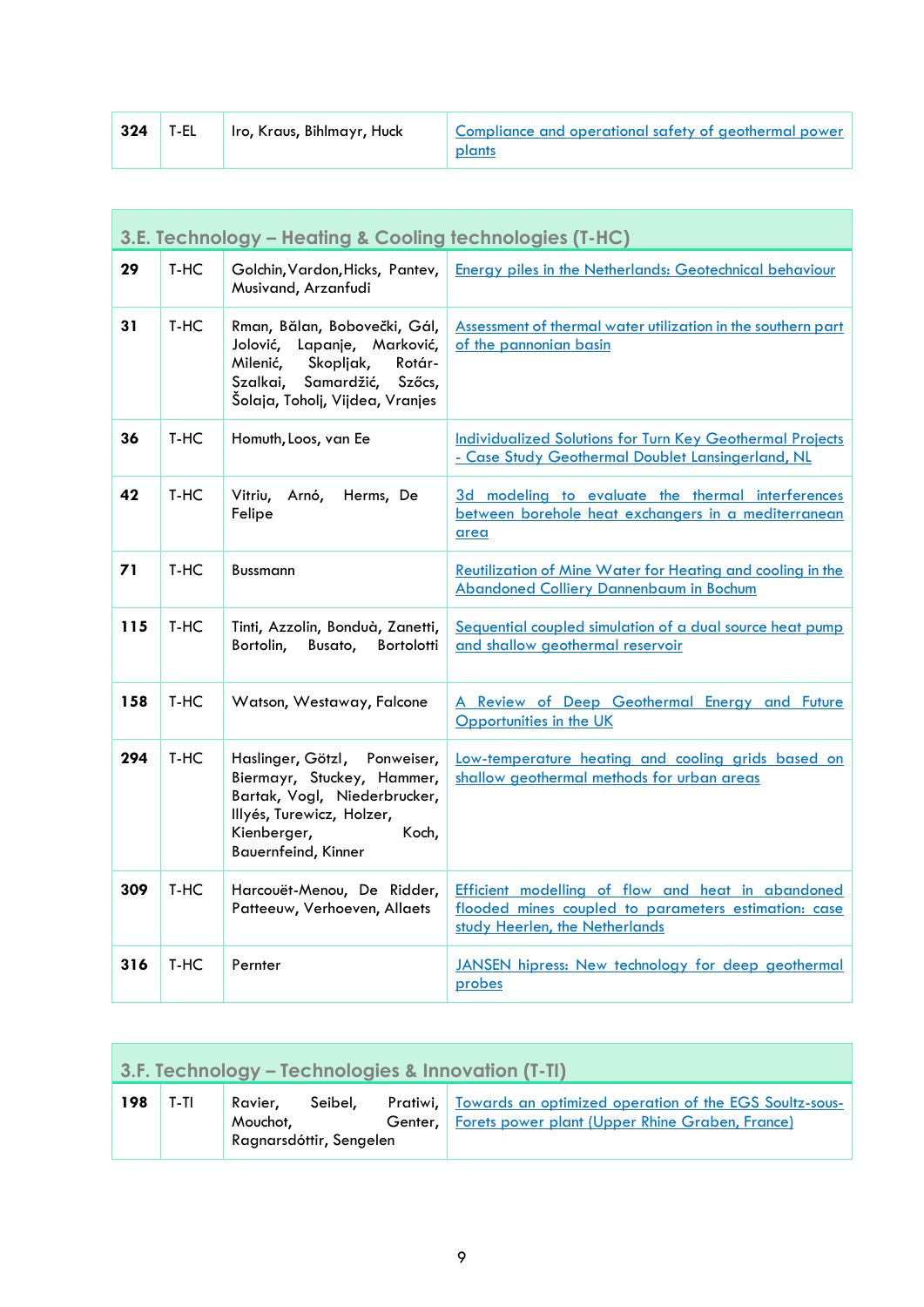| 244 | $T-TI$ | Dumas, Garabetian                                                           | Risk mitigation and insurance schemes adapted to market<br>maturity: the right scheme for my market                                  |
|-----|--------|-----------------------------------------------------------------------------|--------------------------------------------------------------------------------------------------------------------------------------|
| 305 | T-TI   | Glos                                                                        | Assessment of performance and costs of co2 plume<br>geothermal (cpg) systems                                                         |
| 311 | T-TI   | Oueslati,<br>Lehr, I<br>Passuello,<br>Nurzad,<br>Mattie, Vaccaro,<br>Alfani | Learning from the oil & gas industry: leveraging<br>innovation and integration to reduce the risk and cost of<br>geothermal projects |
| 312 | T-TI   | Hoencamp, Last                                                              | Impacts of the Dutch geothermal innovation roadmap                                                                                   |
| 370 | T-TI   | Sowiżdżał, Górecki,<br>Chmielowska                                          | Geothermal energy as an opportunity to improve the<br>security and defense of the country                                            |

<span id="page-9-0"></span>

|     | 3.G. Technology - UTES (T-UT) |                                                           |                                                                                                                                                                                                                                |  |  |
|-----|-------------------------------|-----------------------------------------------------------|--------------------------------------------------------------------------------------------------------------------------------------------------------------------------------------------------------------------------------|--|--|
| 24  | T-UT                          | Koumrouyan, Sohrabi, Valley                               | Geomechanical characterisation of geothermal<br>exploration borehole for Aquifer Thermal Energy Storage<br>(ATES) development in Geneva, Switzerland                                                                           |  |  |
| 17  | T-UT                          | Picone, Bloemendal, Pellegrini,<br>Hoekstra               | Novel combinations of aquifer thermal energy storage<br>with solar collectors, soil remediation and other types of<br>geothermal energy systems                                                                                |  |  |
| 64  | T-UT                          | Hahn                                                      | The utilization of the former markgraf ii colliery as a mine<br>thermal energy storage                                                                                                                                         |  |  |
| 78  | T-UT                          | Koornneef                                                 | Heatstore: high temperature underground thermal energy<br>storage                                                                                                                                                              |  |  |
| 167 | T-UT                          | Stefan, Gavriliuc, Cucueteanu,<br>Polizu                  | Eli-Np Magurele Romania - the largest<br>shallow<br>geothermal system in Europe                                                                                                                                                |  |  |
| 197 | T-UT                          | Godschalk,<br>Fleuchaus,<br>Schüppler, Velvis, Blum       | Aquifer thermal energy storage for universities                                                                                                                                                                                |  |  |
| 220 | T-UT                          | Bloemendal, Keviczky, Jaxa-<br>Rozen, Rostampour, Herrera | Ates smart grids: optimal use of subsurface space in high<br>density ates areas                                                                                                                                                |  |  |
| 222 | T-UT                          | Jasper, Wittig, Lindken                                   | Laser optical investigation of high-pressure water jets in<br>submerged reservoir type conditions used for high-<br>pressure jetting                                                                                           |  |  |
| 224 | T-UT                          | Schulte, Welsch, Formhals, Sass                           | Potentials and Challenges of Borehole Thermal Energy<br><b>Storage in Solar District Heating Grids</b>                                                                                                                         |  |  |
| 230 | T-UT                          | Kühl, Renn, Schneider, Sanner,<br>Mands                   | Project Geo:base - Energetical and ecological<br>optimization of strategies for operation and control of<br>complex energy supply systems based on shallow<br>geothermal energy in commercial and non-residential<br>buildings |  |  |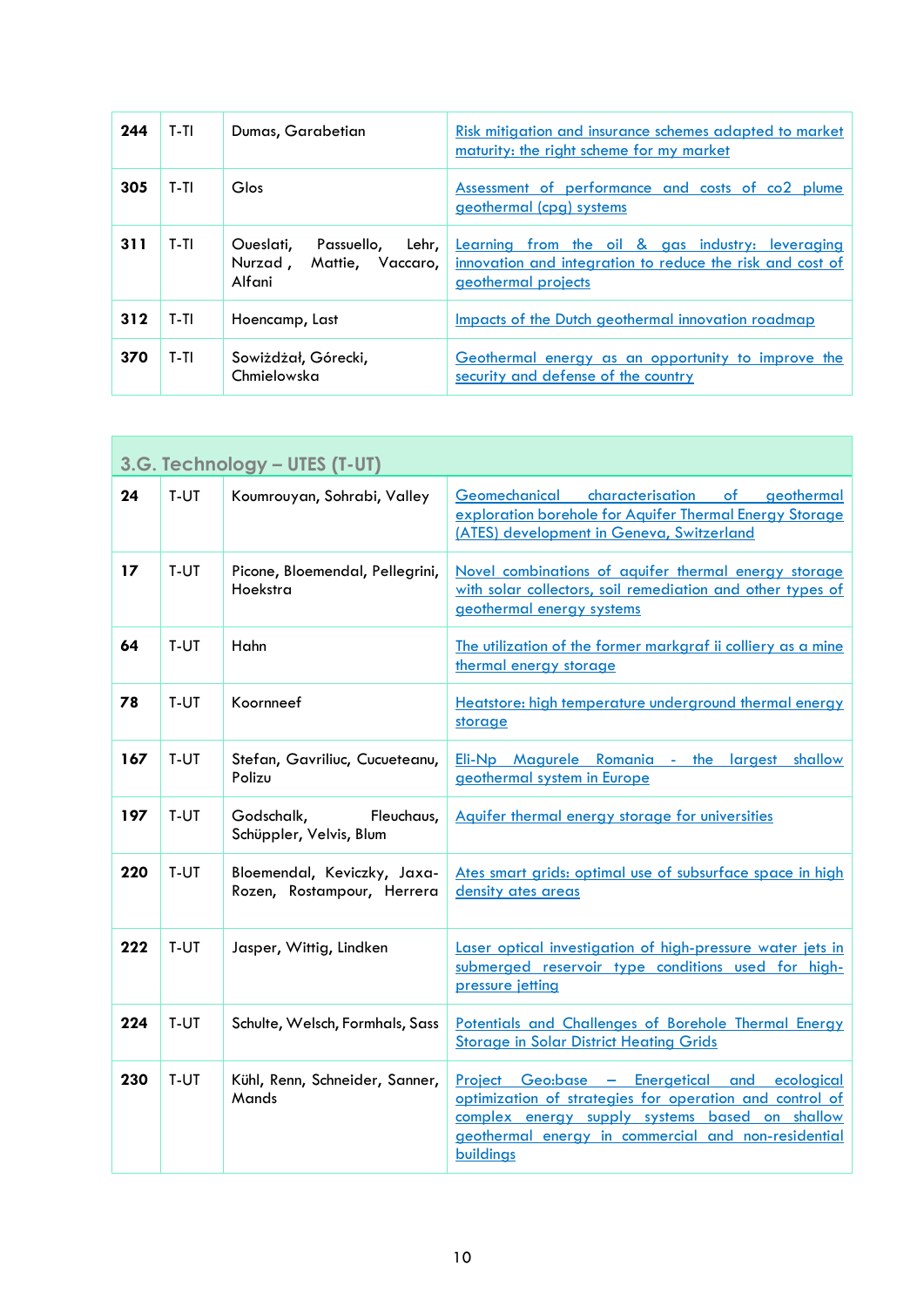| 248 | T-UT | Bloemendal,<br>Hartog,<br>van<br>Meurs                    | Transforming ates to ht-ates, insights from Dutch pilot<br>project                                |
|-----|------|-----------------------------------------------------------|---------------------------------------------------------------------------------------------------|
| 262 | T-UT | Beernink, Hartog, Bloemendal,<br>van der Meer             | ATES systems performance in practice                                                              |
| 289 | T-UT | Drijver, Bakema                                           | State of the art of HT-ATES in The Netherlands                                                    |
| 328 | T-UT | Welsch,<br>Göllner-Völker,<br>Schulte, Bär, Sass, Schebek | <b>Medium Deep Borehole Thermal Energy Storage Systems</b><br>- Economic and Environmental Impact |

<span id="page-10-0"></span>

|     | 3.H. Technology - Geothermal HP (T-HP) |                                                                                                                                                                                                   |                                                                                                                                                                           |  |
|-----|----------------------------------------|---------------------------------------------------------------------------------------------------------------------------------------------------------------------------------------------------|---------------------------------------------------------------------------------------------------------------------------------------------------------------------------|--|
| 44  | T-HP                                   | García-Céspedes,<br>Arnó,<br>Herms, De Felipe                                                                                                                                                     | $\overline{\phantom{a}}$<br>shallow<br>geothermal<br>Characterization<br>energy<br>installations through remote minute-resolved monitoring.<br>A case study               |  |
| 55  | T-HP                                   | Bockelmann, Peter, Schlosser                                                                                                                                                                      | Wpsource - comparison of heat sources for heat pumps                                                                                                                      |  |
| 139 | T-HP                                   | Fascì,<br>Lazzarotto                                                                                                                                                                              | A novel model for the estimation of thermal influence of<br>neighbouring borehole heat exchangers                                                                         |  |
| 148 | T-HP                                   | Alimonti Soldo, Di Leginio                                                                                                                                                                        | Improvement of the energy system efficiency by a ground<br>source heat pumps system in a sport center                                                                     |  |
| 161 | T-HP                                   | Östin,<br>Puttige, Andersson,<br>Olofsson                                                                                                                                                         | Method to estimate the ground loads for missing periods<br>in a monitored GSHP                                                                                            |  |
| 162 | T-HP                                   | Maragna, Compere, Barriere,<br>Maurel, Monnot                                                                                                                                                     | <b>Estimation of shallow geothermal energy potential at</b><br>urban scale                                                                                                |  |
| 228 | T-HP                                   | Urchueguía, Sanner                                                                                                                                                                                | <b>Project GEOCOND: Advanced materials and processes to</b><br>improve performance and cost-efficiency of Shallow<br>Geothermal systems and Underground Thermal Storage   |  |
| 233 | T-HP                                   | Bernardi,<br>Pockelé,<br>Sanner,<br>De<br>Galgaro,<br>Carli,<br>Urchueguía, Pasquali, Poletto,<br>Castelruiz,<br>Hose,<br>Poletto,<br>Bertermann,<br>Gavriliuc,<br>Mendrinos, Righini, Vercruysse | A new effort to address shallow geothermal energy<br>supply in<br><u>the</u><br>built environment:<br>H2020-project<br><b>GEO4CIVHIC</b>                                  |  |
| 278 | T-HP                                   | Seward                                                                                                                                                                                            | Determination of Thermal Properties of New Zealand's<br>soils and investigations of external factors influencing the<br>near surface low-temperature geothermal resources |  |
| 295 | T-HP                                   | Lazzarotto, Mazzotti, Pallard                                                                                                                                                                     | Thermal response test performance evaluation with non<br>ideal or noisy input signals                                                                                     |  |
| 313 | T-HP                                   | Gehlin, Spitler                                                                                                                                                                                   | lea hpt annex 52 - gshp long-term performance                                                                                                                             |  |
| 380 | T-HP                                   | De Carli, Castelruiz Aguirre,<br>Zarrella, Cardoso, Noyé,                                                                                                                                         | A Decision Support System (DSS) and a design tool for<br>helping stakeholders and designers in the choice of gshps                                                        |  |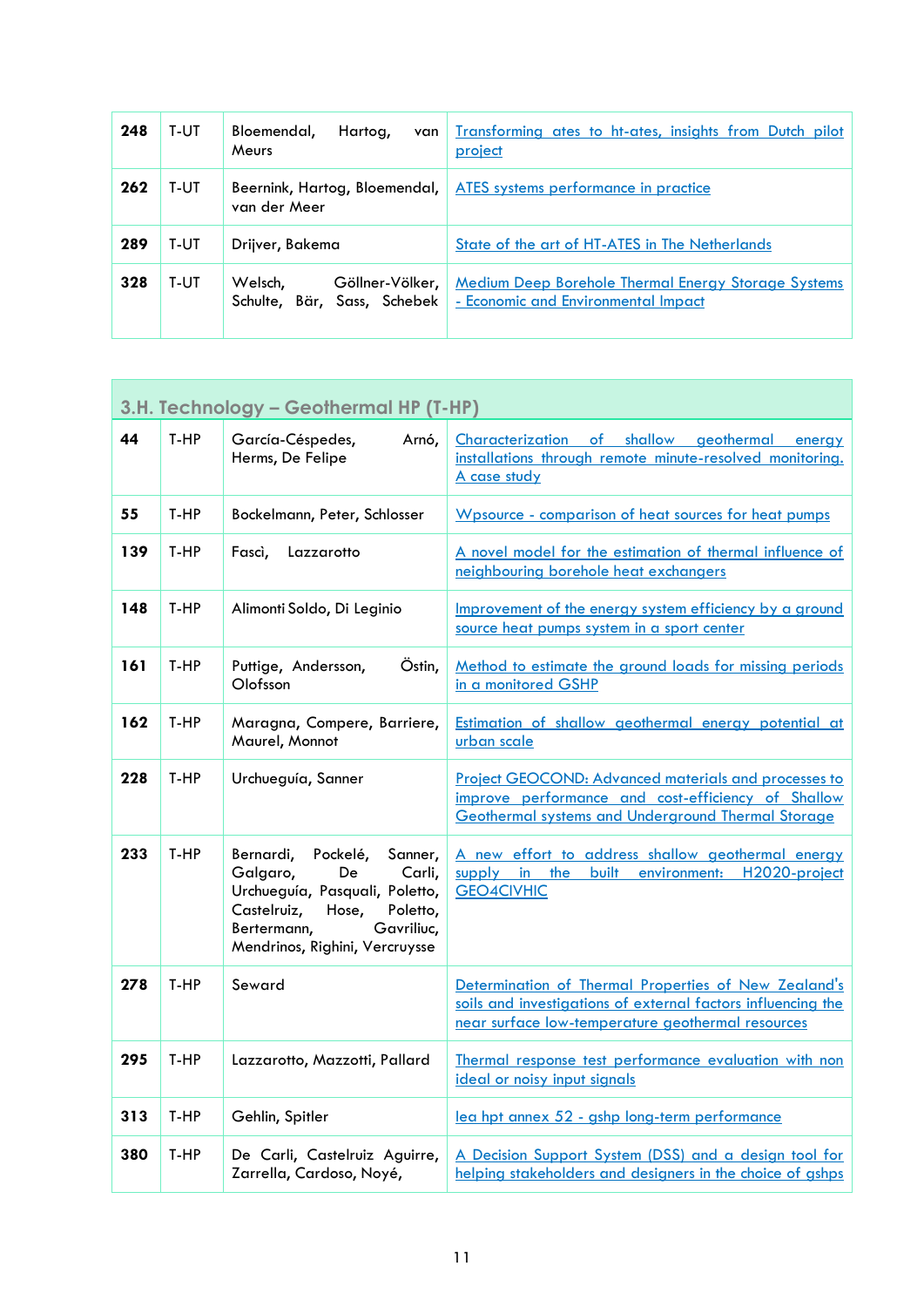|     |      | Gast,<br>Graci,<br>Emmi,<br>Bertermann, Müller, Galgaro,<br>Dalla Santa, Fabio Poletto,<br>Contini,<br>Mezzasalma,<br>Urchueguía,<br>Belliardi,<br>Pasquali, Bernardi |                                                           |
|-----|------|-----------------------------------------------------------------------------------------------------------------------------------------------------------------------|-----------------------------------------------------------|
| 385 | T-HP | Perego, Pera, Galgaro, Dalla  <br>Santa, Cultrera, De Carli, in Europe for ashp systems<br>Emmi, Bertermann, Mueller,<br>Mendrinos, Vercruysse,<br>Pasquali, Bernardi | Economic, geological and technical potential mapping test |

<span id="page-11-0"></span>

| 3.I. Technology - Envi. Impacts & Solutions (T-EI) |      |                                           |                                                                                                                                                      |  |
|----------------------------------------------------|------|-------------------------------------------|------------------------------------------------------------------------------------------------------------------------------------------------------|--|
| 112                                                | T-EL | <b>Dalmais</b>                            | Meet project: toward the spreading of egs across Europe                                                                                              |  |
| 142                                                | T-EI | Gaultier, Boisson                         | Development of urban geothermal systems: how to<br>promote a sustainable approach?                                                                   |  |
| 217                                                | T-EI | Lattanzi, Beutel, Costagliola,<br>Rimondi | Tracing the impact of geothermal plants in the Monte<br>Amiata area, Tuscany, Italy: evidence from Hg contents in<br>stream sediments and tree barks |  |

#### <span id="page-11-1"></span>**4. Science**

<span id="page-11-2"></span>

| <b>4.A. Science – Resources Classification (S-RC)</b> |        |                                                               |                                                                                                                     |  |
|-------------------------------------------------------|--------|---------------------------------------------------------------|---------------------------------------------------------------------------------------------------------------------|--|
| 118                                                   | S-RC   | Falcone, Conti                                                | Regional and country-level assessments of geothermal<br>energy potential based on UNFC principles                   |  |
| 119                                                   | S-RC   | Schifflechner, Eyerer, Alonso<br>Álvarez, Wieland, Spliethoff | <b>Evaluating the south German molasse basin's geothermal</b><br>potential by means of the unfc 2009 classification |  |
| 177                                                   | $S-RC$ | Hermant, Colas, Patriarche,<br>Auxietre, Bellanger            | New classification of high temperature geothermal<br>systems based on 110 geothermal systems                        |  |
| 342                                                   | S-RC   | Antics,<br>Ungemach,<br>Davaux,<br><b>Naville</b>             | Geothermal derisking. How to learn and succeed from<br>failure stories                                              |  |

<span id="page-11-3"></span>

|     | 4.B. Science – Exploration (regional assessment) (S-ER) |                                                                                                                        |                                                                                                                                               |  |  |
|-----|---------------------------------------------------------|------------------------------------------------------------------------------------------------------------------------|-----------------------------------------------------------------------------------------------------------------------------------------------|--|--|
| 130 | S-ER                                                    | Arola                                                                                                                  | <b>Creating shallow geothermal potential maps for Finland</b>                                                                                 |  |  |
| 179 | S-ER                                                    | Sőrés, Rotár-Szalkai, Lapanje,<br>Rman, Vijdea, Markovic,<br>Jolovic, Samardzic, Milenic,<br>Krunic, Balan, Asimopolos | Nador, Kumelj, Hribernik, Danube region geothermal strategy and information<br>system to support the decarbonisation of the heating<br>sector |  |  |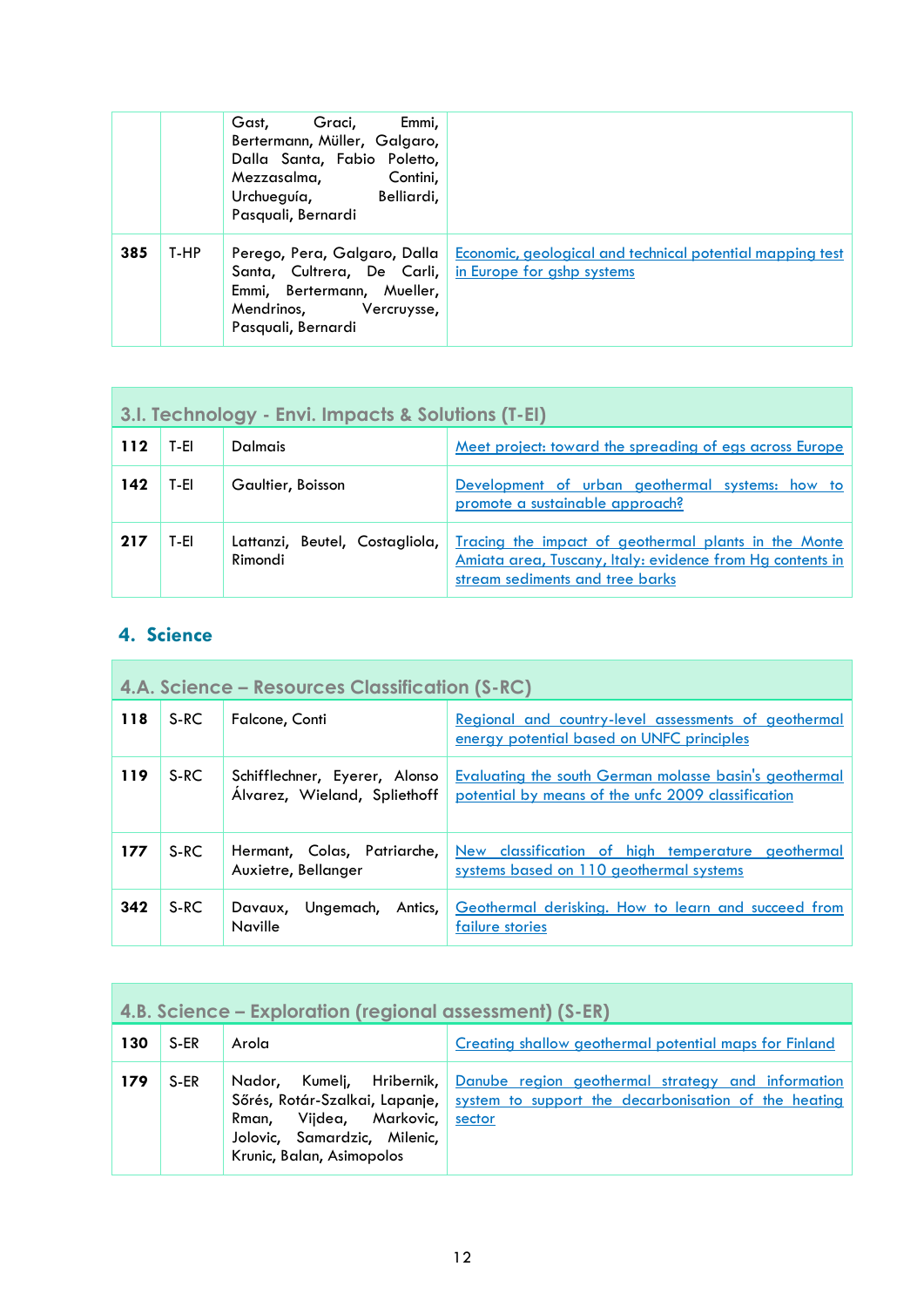| 226 | S-ER | Vriilandt | Thermogis update: A renewed view on geothermal<br>potential in the Netherlands                                                                                                                                                                                      |
|-----|------|-----------|---------------------------------------------------------------------------------------------------------------------------------------------------------------------------------------------------------------------------------------------------------------------|
| 247 | S-ER | van Wees  | Mijnlieffvan, Kempen, Tolsma, Dutch geothermal resource reporting. A first attempt of<br>de Vries, Esteves, Martins, Dutch nationwide geothermal resource using the unfc<br>Veldkamp, Struijk, Vrijlandt, resource classification system. Status date January 2019. |

<span id="page-12-0"></span>П

|     | 4.C. Science – Exploration (Upper Rhine Grabben) (S-EG) |                                                          |                                                                                                                                                           |  |
|-----|---------------------------------------------------------|----------------------------------------------------------|-----------------------------------------------------------------------------------------------------------------------------------------------------------|--|
| 109 | $S-EG$                                                  | Vidal,<br>Patrier,<br>Glaas,<br><b>Beaufort, Genter</b>  | <b>Contribution of SWIR to the Clay Signature of Permeable</b><br>Fracture Zones in the Granitic Basement. Overview of<br>Soultz and Rittershoffen wells. |  |
| 169 | S-EG                                                    | Kushnir,<br>Lerouge, Dezayes,<br>Duee, Wille             | Saint pierre bois and ringelbach, analog sites of the<br>permo-triassic cover / hercynian basement transition in the<br><u>upper rhine graben</u>         |  |
| 205 | S-EG                                                    | Köpke                                                    | Long term seismicity monitoring of the rittershoffen deep<br>geothermal reservoir                                                                         |  |
| 216 | S-EG                                                    | Vallier,<br>Magnenet,<br>Schmittbuhl, Fond               | Contribution of large-scale faults on hydrothermal<br>circulation in deep geothermal reservoir in the Upper<br><b>Rhine Graben</b>                        |  |
| 352 | S-EG                                                    | Abdelfettah, Sailhac, Girard,<br>Dalmais, Maurer, Genter | Resistivity image under grt1-2 geothermal doublet of the<br>rittershoffen egs project as revealed by magnetotelluric                                      |  |

<span id="page-12-1"></span>

|     | 4.D. Science – Exploration (carboniferous) (S-EC) |                                                                               |                                                                                                                                                                                                  |  |  |  |
|-----|---------------------------------------------------|-------------------------------------------------------------------------------|--------------------------------------------------------------------------------------------------------------------------------------------------------------------------------------------------|--|--|--|
| 129 | $S-EC$                                            | Kunkel, Agemar                                                                | <b>Hydraulic Characterization of Potential Geothermal</b><br><b>Reservoirs in the North German Basin</b>                                                                                         |  |  |  |
| 191 | S-EC                                              | Guglielmetti, Moscariello                                                     | <u>Application of the gravity method to constrain geological</u><br>structures of geothermal interest in the Geneva Basin                                                                        |  |  |  |
| 221 | S-EC                                              | Zimmermann, Budach,<br>Metz,<br>Seibt,<br>Barth,<br>Franz,<br>Wolfgramm       | Reservoir prediction and risk assessment of hydrothermal<br>reservoirs in the North German Basin - combining deep<br>subsurface reservoir<br>with<br>mapping<br><b>Monte-Carlo</b><br>Simulation |  |  |  |
| 276 | $S-EC$                                            | Halldórsdóttir,<br>Axelsson,<br>Berre, Keilegavlen                            | <u>Enhanced fluid convection and heat transfer near the</u><br>bottom of the IDDP-1 well in Krafla                                                                                               |  |  |  |
| 298 | S-EC                                              | Henninges, Martuganova,<br>Stiller,<br>Norden,<br>Bauer,<br>Krawczyk, Huenges | <b>Exploration and monitoring with distributed acoustic</b><br>sensing at the EGS site Groß Schönebeck                                                                                           |  |  |  |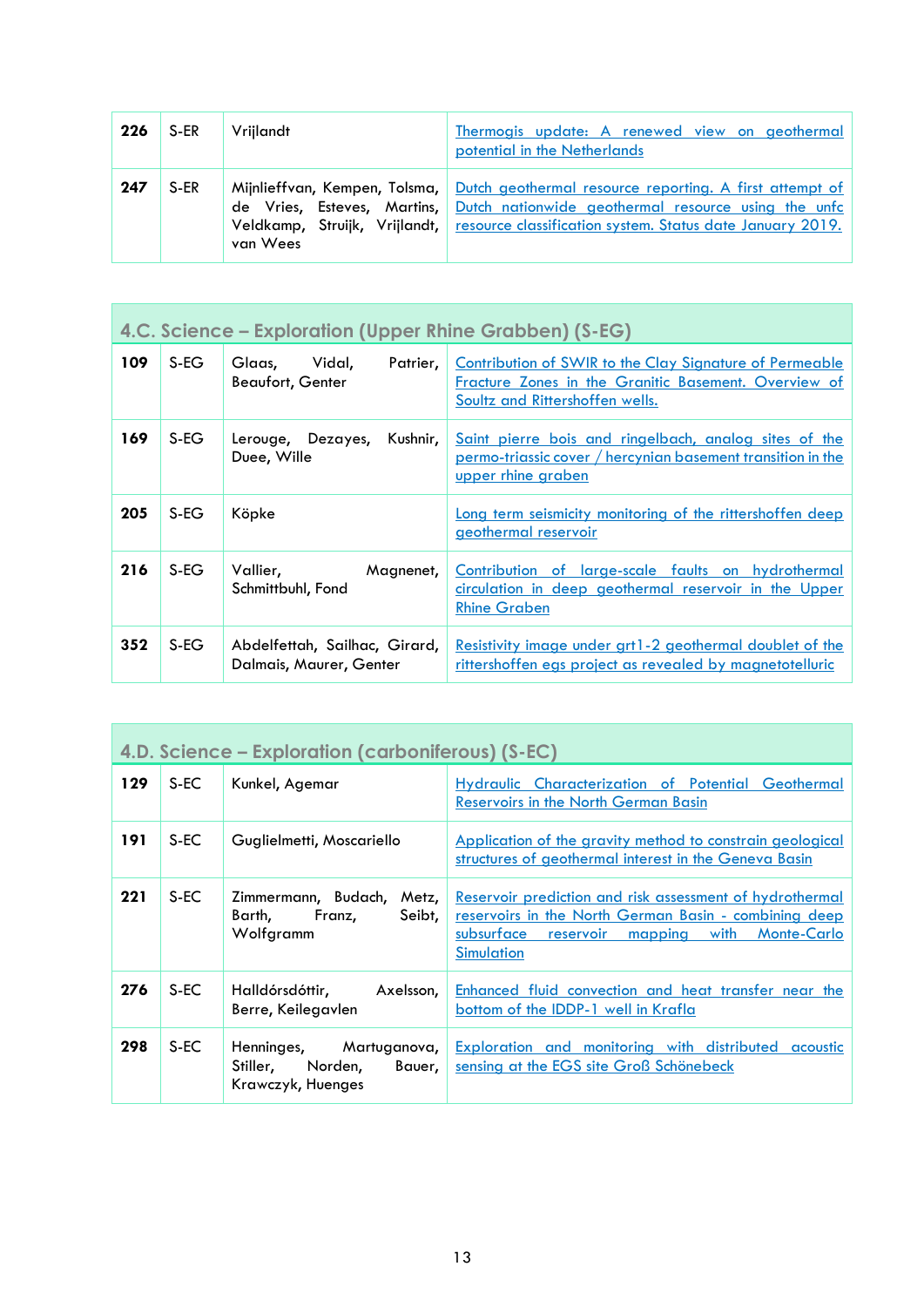<span id="page-13-0"></span>

|     | 4.E. Science – Exploration (clastic) (S-EB) |                                                          |                                                                                                                                            |  |  |  |
|-----|---------------------------------------------|----------------------------------------------------------|--------------------------------------------------------------------------------------------------------------------------------------------|--|--|--|
| 134 | $S-EB$                                      | van der Voet, Laenen, Lagrou,<br>Muchez, Swennen         | Fracturation of Lower Carboniferous carbonates in the<br>Campine-Brabant Basin (N Belgium, S Netherlands, W<br>Germany): borehole analyses |  |  |  |
| 145 | $S-EB$                                      | Broothaers.<br>Bos.<br>Lagrou,<br>Harcouët-Menou, Laenen | Lower carboniferous limestone reservoir in northern<br>Belgium: structural insights from the Balmatt project in mol                        |  |  |  |
| 303 | $S-EB$                                      | Dussel, Moeck, Mraz, Budach,<br>Wolfgramm, Stockinger    | Characterisation of fault zones as geothermal targets in<br>the deep north alpine foreland basin (southern Bavarian<br>molasse basin)      |  |  |  |
| 382 | S-EB                                        | Heijnen, Jaarsma, Veldkamp,<br>Schavemaker               | Ultra-deep geothermal program in the Netherlands                                                                                           |  |  |  |

<span id="page-13-1"></span>

|     | 4.F. Science – Exploration (magmatic) (S-EM) |                                                                                                           |                                                                                                                                                                   |  |  |
|-----|----------------------------------------------|-----------------------------------------------------------------------------------------------------------|-------------------------------------------------------------------------------------------------------------------------------------------------------------------|--|--|
| 56  | S-EM                                         | Darnet, Coppo, Wawrzyniak,<br>Nielsson, Friðleifsson, Schill                                              | <u>Imaging and monitoring the Reykjanes supercritical</u><br>geothermal reservoir in Iceland with time-lapse CSEM and<br><b>MT</b> measurements                   |  |  |
| 87  | S-EM                                         | Wasch, Creusen, Eichinger,<br>Goldberg, Kjoller, Kristensen,<br>Mathiesen, Regenspurg van,<br>Pul-Verboom | Improving geothermal system performance through<br>building<br>collective<br>knowledge<br><u>technology</u><br>and<br>development                                 |  |  |
| 240 | S-EM                                         | Deb                                                                                                       | <u>Modeling natural steady-state of super-hot geothermal</u><br>reservoir at los humeros, mexico                                                                  |  |  |
| 260 | S-EM                                         | Ceci                                                                                                      | <u>Integrated multi-physics workflow for geothermal</u><br>exploration in Turkey                                                                                  |  |  |
| 301 | S-EM                                         | Sutrisno, Bonte, Daud, Smit,<br>Beekman, van Wees, Purwanto                                               | <u>Assessing the role of pull-apart basins for high-</u><br>temperature geothermal resources in transcurrent tectonic<br>setting: Sumatra and California compared |  |  |

<span id="page-13-2"></span>

| 4.G. Science – Exploration (play types) (S-EP) |      |                                                                                                                                                               |                                                                                                        |  |  |
|------------------------------------------------|------|---------------------------------------------------------------------------------------------------------------------------------------------------------------|--------------------------------------------------------------------------------------------------------|--|--|
| 60                                             | S-EP | Schintgen, Wuttke, Agemar,<br>Moeck                                                                                                                           | Refinement of the geothermal play type concept by<br>comparison of two foreland basins                 |  |  |
| 77                                             | S-EP | Daniilidis, Nick, Bruhn                                                                                                                                       | <u>Parameter interdependency in energy and economic</u><br>output of a geothermal development strategy |  |  |
| 113                                            | S-EP | Rotár-Szalkai, Zilahy-Sebess,<br>Gulyás, Kun, Maros,<br>Kerékgyártó, Szőcs, Nádor,<br>Ádám, Rajver, Lapanje,<br>Markovic, Vranješ, Baltres,<br>Fărnoaga, Olah | New harmonized method for outlining transboundary<br>geothermal reservoirs and resource assessment     |  |  |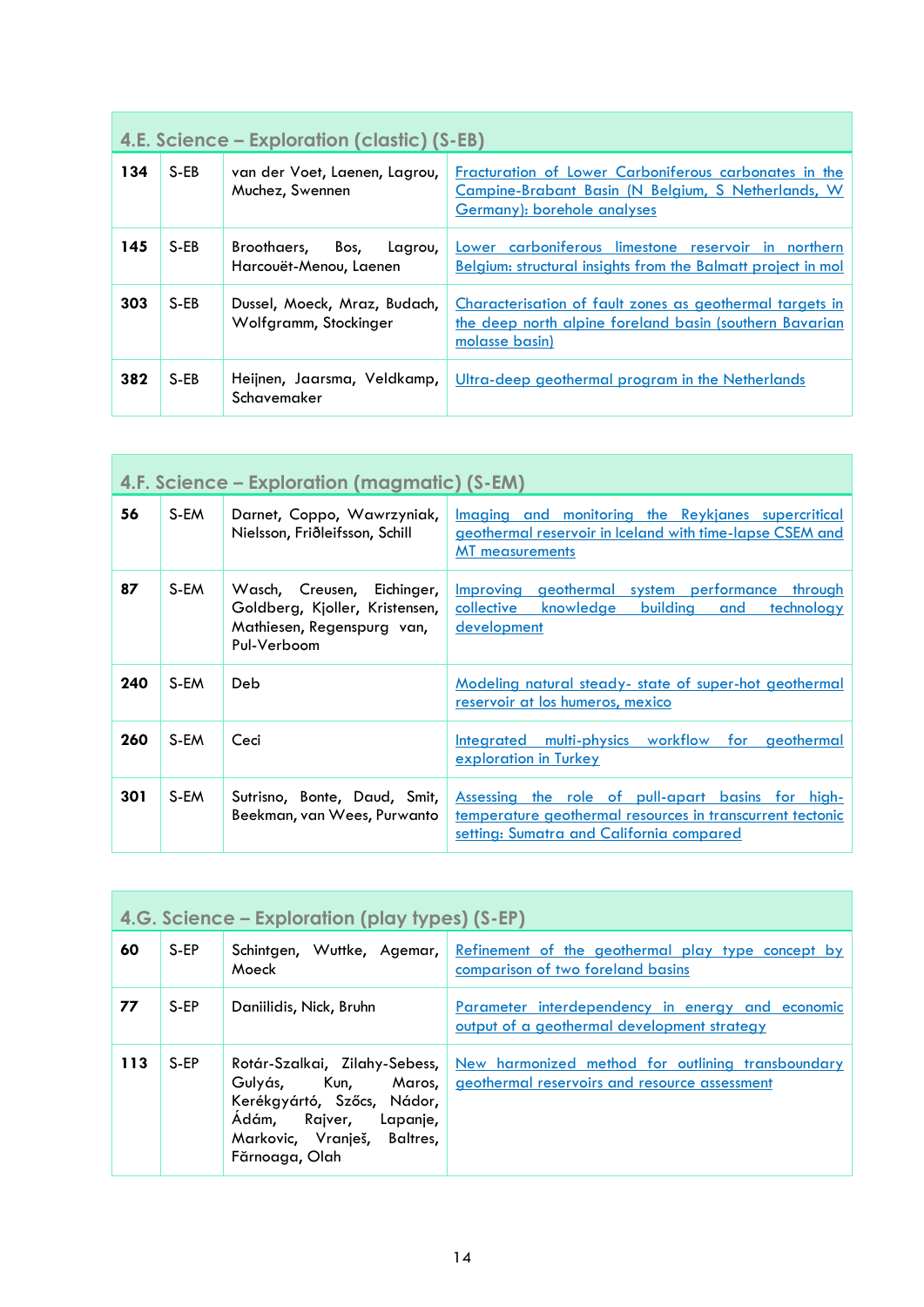| 338 | S-EP | Veldkamp, Brunner, de Jong, Play-based portfolio |                 | approach | tor : | aeothermal |
|-----|------|--------------------------------------------------|-----------------|----------|-------|------------|
|     |      | Heiinen.<br>Langen,<br>van<br>Wees               | van development |          |       |            |

<span id="page-14-0"></span>

|                         | 4.H. Science – Exploration (S-EX) |                                                                                                       |                                                                                             |  |  |
|-------------------------|-----------------------------------|-------------------------------------------------------------------------------------------------------|---------------------------------------------------------------------------------------------|--|--|
| $\overline{\mathbf{z}}$ | S-EX                              | Veenhof                                                                                               | Shallow and Deep rocks as potential sources of                                              |  |  |
|                         |                                   |                                                                                                       | geothermal energy in Denmark                                                                |  |  |
| 10                      | S-EX                              | Lara Cruz, Contamine, Cezac                                                                           | Experimental study of CO2 solubility on nacl and cacl2                                      |  |  |
|                         |                                   |                                                                                                       | solutions at 333 K and pressures up to 400 bar                                              |  |  |
| 11                      | $S$ -EX                           | Tang, Nowamooz                                                                                        | The performance of Borehole Heat Exchanger installed                                        |  |  |
|                         |                                   |                                                                                                       | in unsaturated soils                                                                        |  |  |
| 20                      | $S-EX$                            | Manzella, Botteghi, Olafur,<br>Gianluca, Hersir, Limberger,<br>Liotta, Santilano, Trumpy, van<br>Wees | Mapping supercritical geothermal resources in Europe                                        |  |  |
| 21                      | S-EX                              | Law, Ledingham, Cotton                                                                                | United downs deep geothermal power project, UK                                              |  |  |
| 25                      | S-EX                              | Dezayes, Sp3 Team                                                                                     | A new geothermal exploration workflow for deep                                              |  |  |
|                         |                                   |                                                                                                       | sedimentary basins and basement                                                             |  |  |
| 26                      | S-EX                              | Dufour, Heederik                                                                                      | <b>Early Geothermal Exploration in The Netherlands, 1980 -</b>                              |  |  |
|                         |                                   |                                                                                                       | 2000                                                                                        |  |  |
| 45                      | S-EX                              | Kuder                                                                                                 | Assessment of the geothermal potential of fault zones in                                    |  |  |
| 47                      | $S-EX$                            | Peters, Geel, Nair, Bloecher                                                                          | <b>Germany by numerical modelling</b><br>Potential of well stimulation using small-diameter |  |  |
|                         |                                   |                                                                                                       | laterals in geothermal reservoirs                                                           |  |  |
| 50                      | $S-EX$                            | Arnò, Veciana, Casasso,                                                                               | Assessment of closed-loop shallow geothermal potential                                      |  |  |
|                         |                                   | Herms, Almaro, Prohom                                                                                 | in catalonia using gis tools                                                                |  |  |
| 62                      | $S-EX$                            | Shipilin, von Hartmann,                                                                               | Facies Distribution and Temporal Evolution of Faults in                                     |  |  |
|                         |                                   | Tanner, Moeck                                                                                         | the Southern German Molasse Basin: A Case Study of                                          |  |  |
|                         |                                   |                                                                                                       | <b>Geretsried, Germany</b>                                                                  |  |  |
| 69                      | $S-EX$                            | Bellanger, Hermant, Galibert,                                                                         | Fault-controlled hydrothermal system associated with                                        |  |  |
|                         |                                   | Auxià 'tre                                                                                            | major Crustal Fault Zone: future drilling target to assess                                  |  |  |
|                         |                                   |                                                                                                       | the deep geothermal potential of "The Sioule license                                        |  |  |
|                         |                                   |                                                                                                       | project                                                                                     |  |  |
| 73                      | $S-EX$                            | Hartmann,<br>Shipilin,<br>von<br>Rioseco,<br>Meneses,<br><b>Buness</b>                                | Facies analysis of an upper jurassic carbonate                                              |  |  |
|                         |                                   |                                                                                                       | geothermal reservoir                                                                        |  |  |
| 89                      | $S$ -EX                           | Verdel, Martins, Obermann,                                                                            | Ambient noise seismic reflection interferometry at the                                      |  |  |
|                         |                                   | Toledo, Jousset                                                                                       | los humeros geothermal field, Mexico                                                        |  |  |
| 94                      | $S-EX$                            | Santilano, Trumpy, Gola,                                                                              | The geothermal favourability of geopressured-                                               |  |  |
|                         |                                   | Donato, Scrocca, Ferrarini,<br>Brozzetti, De Nardis,                                                  | geothermal systems: a case study in Italy                                                   |  |  |
|                         |                                   | Lavecchia, Manzella                                                                                   |                                                                                             |  |  |
| 108                     | $S-EX$                            | Schaming Cauchie, Frémand,                                                                            | Recent valorisation of data distributed by cdgp: new                                        |  |  |
|                         |                                   | Lengliné, Cuenot, Grellier,                                                                           | analysis of persistent multiplets at Soultz-sous-Forets                                     |  |  |
|                         |                                   | Grunberg, Schmittbuhl                                                                                 |                                                                                             |  |  |
| 114                     | $S-EX$                            | de Franco, Petracchini,<br>Scrocca, Caielli, Montegrossi,                                             | Synthetic seismic reflection modelling in the supercritical                                 |  |  |
|                         |                                   | Santilano, Manzella                                                                                   | geothermal system of the Larderello field (Italy)                                           |  |  |
|                         |                                   |                                                                                                       |                                                                                             |  |  |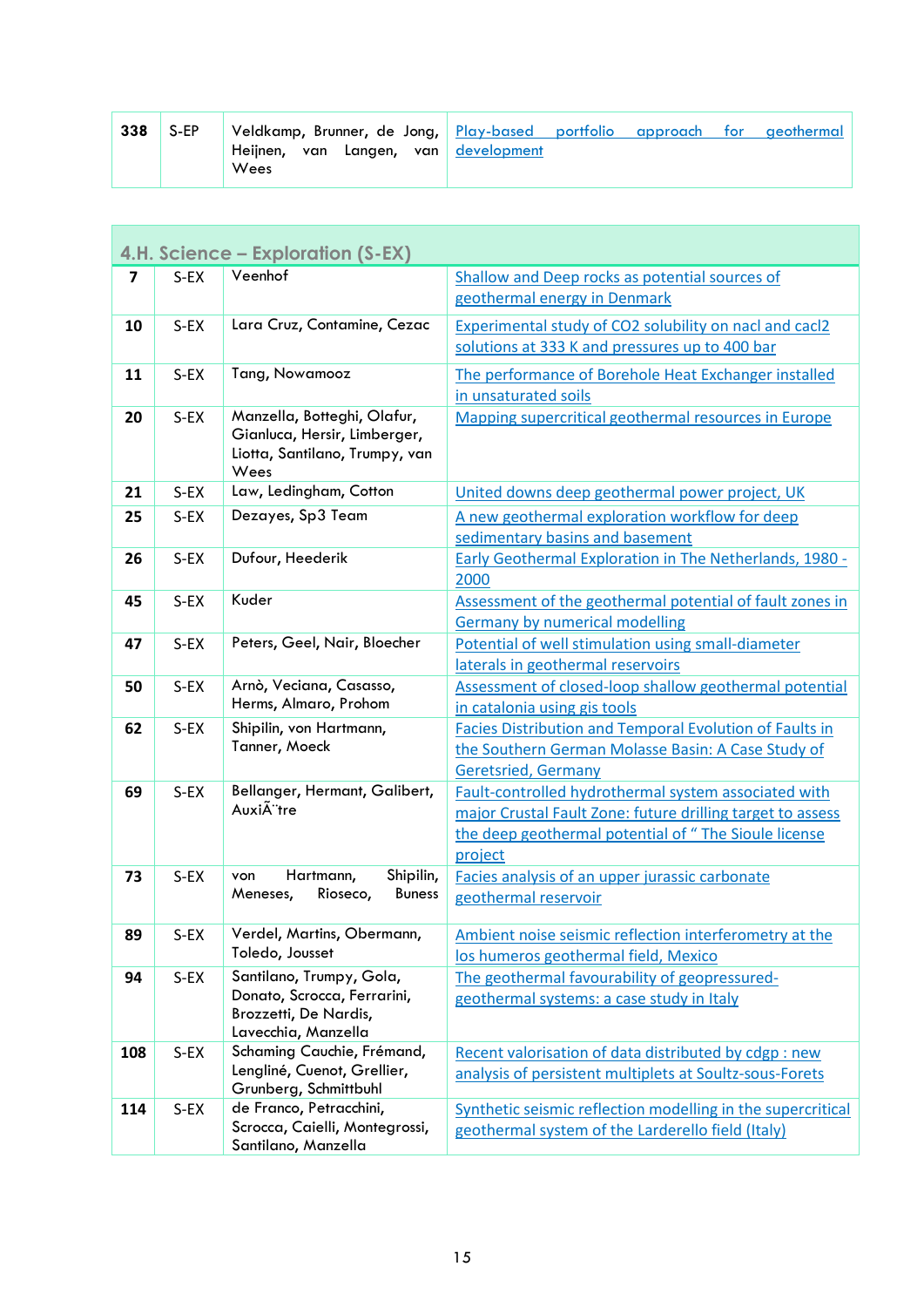| 116 | $S-EX$  | Agemar                                                      | Statistical Analyses of Subsurface Temperature Data and                                              |
|-----|---------|-------------------------------------------------------------|------------------------------------------------------------------------------------------------------|
|     |         |                                                             | <b>Correction Methods</b>                                                                            |
| 120 | $S-EX$  | Nielsen, Olivarius, Weibel,<br>Mathiesen, Tremosa, Bonnell, | Geothermal reservoir quality from diagenesis modelling                                               |
|     |         | Nielsen                                                     |                                                                                                      |
| 126 | $S-EX$  | Dixit, Bernard, Mischer-Zita                                | Silica precipitation from geothermal fluid and synthetic                                             |
|     |         | Conti, Pellegrini, Falcone                                  | solutions: salts effects on kinetics and mechanisms                                                  |
| 132 | $S-EX$  |                                                             | Application of the unfc classification to open-loop<br>ground source heat pump systems: a case study |
| 140 | $S-EX$  | Buness, Von Hartmann, Ziesch,                               | Interdisciplinary research for a geothermal carbonate                                                |
|     |         | Wawerzinek, Meneses,                                        | reservoir                                                                                            |
|     |         | Rioseco, Thomas                                             |                                                                                                      |
| 153 | $S-EX$  | Tumara, Živković, Maljković,                                | Assessment of geothermal potential in the area of city of                                            |
|     |         | Kolbah, Škrlec, Vrbanac                                     | Karlovac, Croatia                                                                                    |
| 156 | $S-EX$  | Renaud, Verdin, Falcone                                     | A Numerical Study of Deep Borehole Heat Exchangers                                                   |
|     |         |                                                             | <b>Efficiency in Unconventional Geothermal Settings</b>                                              |
| 157 | $S-EX$  | Brehme, Giese, Suherlina,                                   | Bathymetry and geochemical profiles as new mapping                                                   |
|     |         | Kamah                                                       | tools for fault permeability                                                                         |
| 159 | $S$ -EX | Gaucher, Toledo, Metz,                                      | One year of passive seismic monitoring of the Los                                                    |
|     |         | Figueroa-Soto, Calò                                         | Humeros (Mexico) geothermal field                                                                    |
| 160 | $S-EX$  | Mouchot                                                     | Geothermal energy developpment in serbia: a french-                                                  |
|     |         |                                                             | serbian collaborative project                                                                        |
| 164 | $S-EX$  | Harlin                                                      | The Measureable Effect of Pyrite Concentration in the                                                |
|     |         |                                                             | <b>Lucan Formation on Bedrock Thermal Conductivity and</b>                                           |
|     |         |                                                             | <b>Geothermal Collector Design</b>                                                                   |
| 166 | $S-EX$  | Darnet, Dezayes, Girard,                                    | Geophysical signature of the transition zone between                                                 |
|     |         | Baltassat, Lerouge, Reuschle,<br>Coppo, Bretaudeau, Porte,  | the sedimentary cover and the basement: an analogue                                                  |
|     |         | Lucas                                                       | approach to help de-risking geothermal prospects                                                     |
| 170 | $S$ -EX | Gerard Kukral, Francois,                                    | Assessment of thermal conductivity scanner for the                                                   |
|     |         | Huysmans, Agniel, Van                                       | determination of soils thermal conductivities for                                                    |
|     |         | Lysebetten, Petitclerc                                      | geothermal applications                                                                              |
| 193 | $S-EX$  | Carpentier, Boullenger,                                     | Identifying risked potential of seals and flow in ultradeep                                          |
|     |         | Meekes, Steeghs                                             | and shallow geothermal reservoirs                                                                    |
| 202 | $S-EX$  | Prol-Ledesma, Carrillo-De La                                | Regional exploration of geothermal resources using silica                                            |
|     |         | Cruz                                                        | geothermometer/heat flow                                                                             |
| 203 | $S$ -EX | Carrillo-De La Cruz, Flores-                                | Relationship Beetween Heat Flow and Deep of the                                                      |
|     |         | Soto, Prol-Ledesma                                          | <b>Bottom of Magnetic Source in Mexico</b>                                                           |
| 210 | $S-EX$  | Richard, Gillot, Maurer,<br>Cuenot, Klee                    | Northern Alsace (France): the largest geothermal                                                     |
|     |         |                                                             | exploration by 3D seismic reflection                                                                 |
| 214 | $S-EX$  | Reith, Godderij, Jaarsma,<br>Bertotti, Heijnen              | Dynamic simulation of a geothermal reservoir: A case                                                 |
|     |         |                                                             | study of the Dinantian carbonates encountered in the                                                 |
|     |         |                                                             | californiã« geothermal wells                                                                         |
| 219 | $S-EX$  | Purwandono, Bontè, Utami,<br>Pramumijoyo, Harijoko,         | Tectonic and compositional variation in Flores Island,                                               |
|     |         | Beekman, Van Wees                                           | Indonesia: implication for volcanic structure and                                                    |
|     |         | Pedamallu, Rodrigues, Hiriart,                              | geothermal occurrences                                                                               |
| 225 | $S$ -EX | Cruz                                                        | Economics of offshore geothermal energy and mineral<br>extraction                                    |
| 231 | $S-EX$  | Wang, Boersma, Pizzocolo,                                   | Development of a flow loop system for scale                                                          |
|     |         | Vercauteren, Fischer                                        | management study in geothermal systems: From a static                                                |
|     |         |                                                             | to a dynamic study                                                                                   |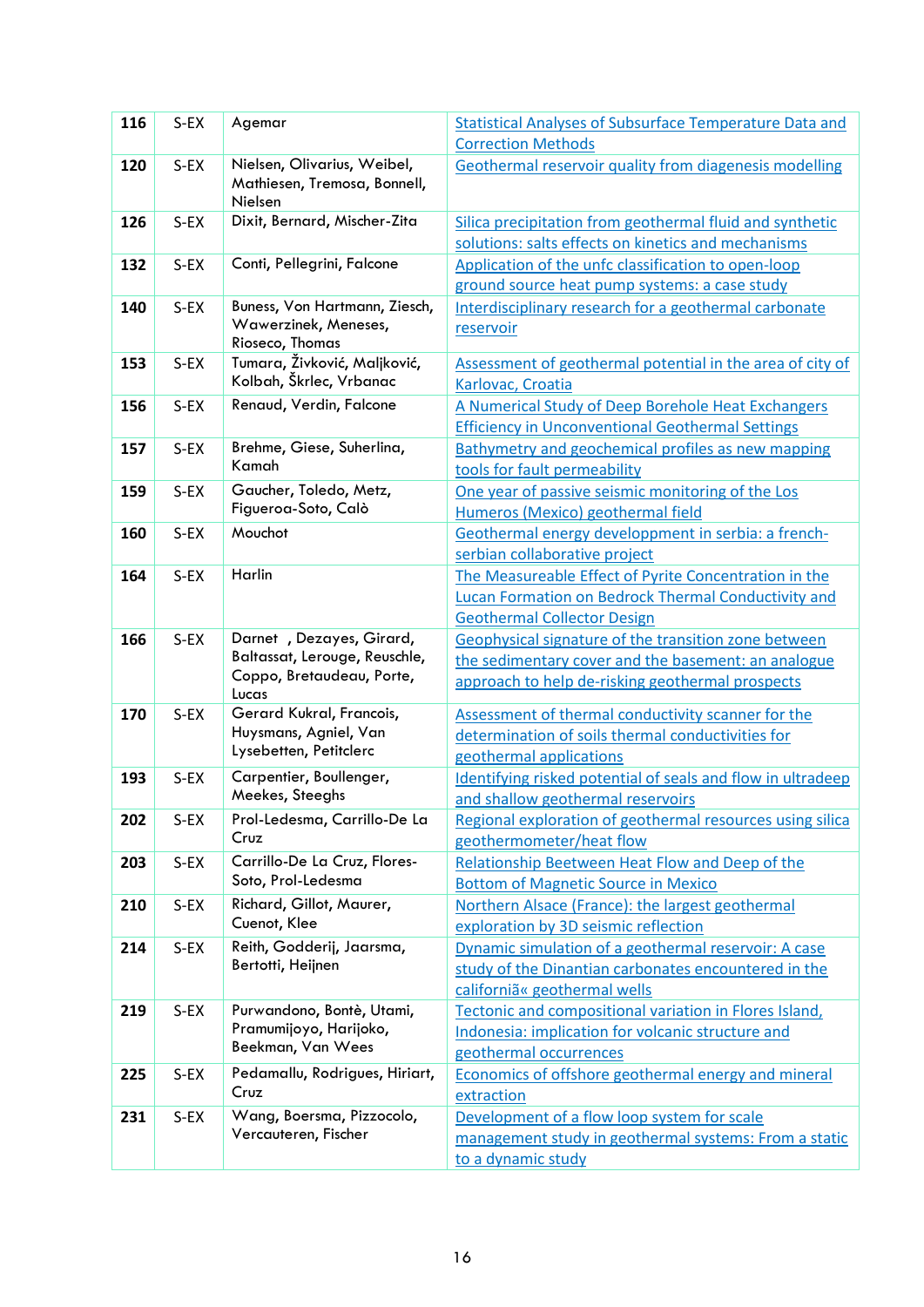| 239 | $S-EX$ | Lepillier, Bruhn                        | Predictive Mechanical model for fracture stimulation in   |
|-----|--------|-----------------------------------------|-----------------------------------------------------------|
|     |        |                                         | the context of Enhanced Geothermal System                 |
| 255 | $S-EX$ | Pedchenko, Loveridge,                   | Quantifying the effect of single fractures on the thermal |
|     |        | Woodman, Powrie                         | performance of borehole heat exchangers                   |
| 275 | $S-EX$ | Struijk                                 | Thermal structure of the subsurface of the Netherlands -  |
|     |        |                                         | a review and outlook on temperature data and              |
|     |        |                                         | predictive model                                          |
| 283 | S-EX   | Duwiquet                                | Geothermal potential of crustal fault zones: case of the  |
|     |        |                                         | <b>Pontgibaud fault (French Massif Central)</b>           |
| 285 | S-EX   | Bekesi, Fokker, Martins, Van            | Inversion of coseismic deformation due to the 8th         |
|     |        | Wees                                    | February 2016, Mw 4.2 earthquake at Los Humeros           |
|     |        |                                         | (Mexico) inferred from dinsar                             |
| 287 | S-EX   | Ramos, Escudero                         | Gis-supported evaluation and mapping of climatic and      |
|     |        |                                         | geological characteristics for shallow geothermal         |
|     |        |                                         | systems at a european continental scale                   |
| 296 | S-EX   | Poletto, Farina, Carcione,              | Analysis of seismic wave propagation in geothermal        |
|     |        | Pinna                                   | reservoirs                                                |
| 318 | $S-EX$ | Sengelen, Robion, Ledésert,             | Petrophysical characterization of Triassic and basement   |
|     |        | Hébert, Regnet, Bourquin,               | formations for geothermal purposes in the Paris basin:    |
|     |        | Gasparrini, Margueret,<br><b>Barnes</b> | from sub-surface data to reservoir outcrop analogue       |
| 343 | $S-EX$ | Mateo Pla, Badenes,                     | Assessing the Shallow Geothermal Laboratory at            |
|     |        | Urchueguía, Lemus                       | Universitat politecnica de Valencia                       |
| 345 | $S-EX$ | Limberger, Gernaat, De Boer,            | The global geothermal resource base: a European           |
|     |        | Van Vuuren, Van Wees                    | perspective                                               |
| 349 | $S-EX$ | Sowiżdżał, Pająk, Gładysz               | Conceptual model for geothermal reservoir suitable for    |
|     |        |                                         | enhanced geothermal systems using co2 as a medium in      |
|     |        |                                         | central part of Poland                                    |
| 355 | $S-EX$ | Abdelfettah, Hinderer, Calvo,           | Gravity versus thermal gradient: can we use gravity to    |
|     |        | Dalmais, Maurer, Genter                 | discriminate potential hydrogeothermal area?              |
| 372 | $S-EX$ | Sowiżdżał, Stefaniuk, Kotyza            | Geothermal education at the agh university of science     |
|     |        |                                         | and technology in Krakow, Poland                          |
| 379 | $S-EX$ | Redouane                                | Recent volcanism activity and geothermal potential of     |
|     |        |                                         | the eastern rif (Morocco)                                 |
| 384 | S-EX   | Halaj                                   | Use of geothermal water from Mesozoic formations in       |
|     |        |                                         | the Mogilno-Lodz trough, Poland                           |

<span id="page-16-0"></span>

| 4.1. Science – Geothermal Wells (S-GW) |      |                              |                                                                                                                                |  |
|----------------------------------------|------|------------------------------|--------------------------------------------------------------------------------------------------------------------------------|--|
| 15                                     | S-GW | Monneyron                    | Engie geothermal well monitoring                                                                                               |  |
| 28                                     | S-GW | Rman                         | Efficient monitoring of wells used for direct use                                                                              |  |
| 40                                     | S-GW | Wasch                        | Integrated scale management                                                                                                    |  |
| 48                                     | S-GW | Troost, Peters, Leeuwenburgh | Optimization of jetted multi-lateral well design                                                                               |  |
| 58                                     | S-GW | Tinti, Focaccia, Barbaresi   | Performance comparison between a typical very shallow<br>innovative configuration of ground<br>heat<br>and<br>an<br>exchangers |  |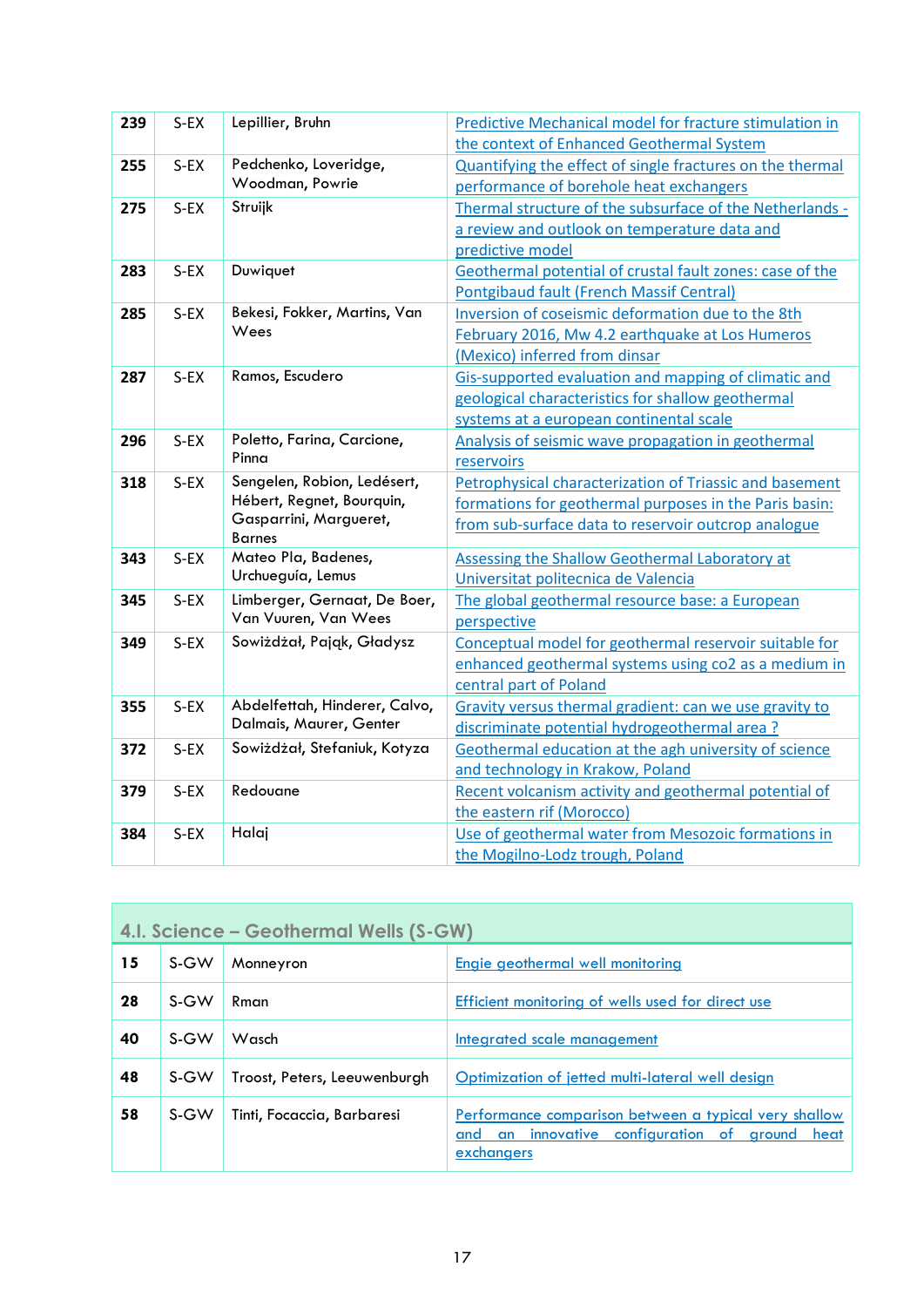| 68  | S-GW | Heege, Vercauteren,<br>ter<br>Pipilikaki, Wollenweber                        | Properties of well cements<br>high temperature<br>for<br>geothermal wells                                   |
|-----|------|------------------------------------------------------------------------------|-------------------------------------------------------------------------------------------------------------|
| 70  | S-GW | Kruszewski,<br>Montegrossi,<br>Ramirez, Wittig,<br>Sanchez,<br><b>Bracke</b> | Crustal<br>stress determination and wellbore stability<br>analysis: los humeros geothermal field case study |
| 103 | S-GW | Randeberg,<br>Lohne.<br>Aasen,<br>Skadsem                                    | <b>Reliability-Based Casing Design for Geothermal Wells</b>                                                 |
| 327 | S-GW | Lipus, Reinsch, Henninges,<br>Schmidt, Hattenberger                          | Integrity monitoring of geothermal wells using fiber optic<br>distributed strain sensing techniques         |
| 362 | S-GW | Ungemach,<br>Davaux<br>Antics,                                               | Anti-corrosion well concept. The bonneuil-sur-marne (paris<br>basin) case study                             |

<span id="page-17-0"></span>

| 4.L. Science – Reservoir engineering (S-RE) |      |                                                   |                                                                                                                                                   |  |
|---------------------------------------------|------|---------------------------------------------------|---------------------------------------------------------------------------------------------------------------------------------------------------|--|
| 46                                          | S-RE | Bakker, Bruhn, Barnhoorn                          | A New Laboratory Method to Measure Heat Exchange in<br><b>Tensile Fractures</b>                                                                   |  |
| 98                                          | S-RE | Saeid, Al-Khoury                                  | A predictive model for low-enthalpy geothermal systems                                                                                            |  |
| 100                                         | S-RE | kılınç                                            | Estimation of geothermal well discharges with artificial<br>neural networks                                                                       |  |
| 104                                         | S-RE | Le Lous, Pryet,<br>Larroque,<br>Damy, Dupuy       | Pre-operational risk study in deep geothermal modeling:<br>insights from a dual medium synthetic model                                            |  |
| 111                                         | S-RE | Ahkami, Parmigiani, Di Palma,<br>Saar, Kong       | Study on mineral precipitation in fractured porous media<br>using Lattice-Boltzmann methods                                                       |  |
| 128                                         | S-RE | Pham,<br>Sullera,<br>Williams,<br>Henneberger     | <b>ECLIPSE Geothermal - A Next Generation of Geothermal</b><br><b>Reservoir Simulator</b>                                                         |  |
| 141                                         | S-RE | Croese, Doddema, Veeger                           | Microbiology in geothermal operations                                                                                                             |  |
| 155                                         | S-RE | Brehme, Marko, Nowak, Istvan,<br>Blöcher, Huenges | Injection-triggered occlusion of flow pathways and its<br>remediation in Mezöbereny - Hungary                                                     |  |
| 174                                         | S-RE | Grimm Lima, Schädle, Vogler,<br>O. Saar, Kong     | Impact of effective normal stress on capillary pressure in<br>a single natural fracture                                                           |  |
| 180                                         | S-RE | Koenen, Neele, van der Valk,<br>Kervevan          | Techno-economic impact of CO2 co-injection<br>into<br>geothermal doublets for the Netherlands                                                     |  |
| 181                                         | S-RE | Willems, Westaway, Burnside                       | Hydraulic connectivity in Pannonian Sandstones of the<br>Mezőberény geothermal doublet                                                            |  |
| 208                                         | S-RE | Kondrat, Burachok                                 | <b>Evaluation of Geothermal Potential and Geothermal</b><br><b>Energy Production Sustainability from Oil and Gas Fields</b><br>in Western Ukraine |  |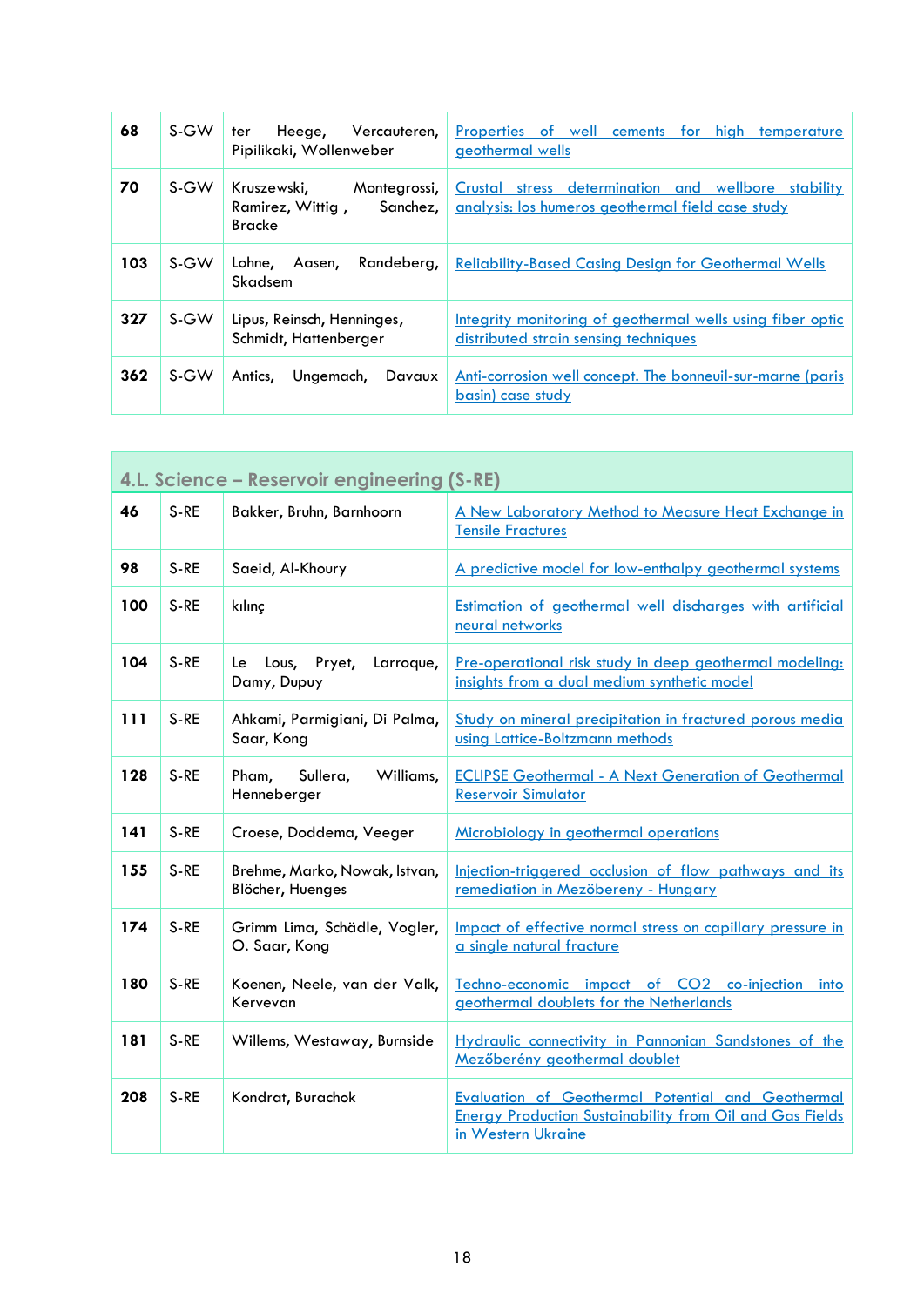| 212 | S-RE   | Peter-Borie, Armandine, les<br>Landes, Blaisonneau, Durst,<br>Guillon, Loschetter, Gaucher,<br>Nielsson, Saether, Damy,<br>Fridleifsson | Assessment of the stimulation scenarios by numerical<br>modelling                                                                                    |
|-----|--------|-----------------------------------------------------------------------------------------------------------------------------------------|------------------------------------------------------------------------------------------------------------------------------------------------------|
| 265 | S-RE   | Hefny, Qin, Gostick, Ebigbo,<br>Saar, Hammed                                                                                            | CO2-Brine multiphase flow in Nubian Sandstone (Egypt):<br>Pore-Network Modeling using<br>Computerized<br>A<br><b>Tomography Imaging</b>              |
| 277 | $S-RE$ | Haraldsson,<br>Georgsson,<br>Ómarsdóttir                                                                                                | Capacity building in geothermal: Update and summary of<br>UNU-GTP's recent activities with emphasis on Europe                                        |
| 286 | S-RE   | Fritz,<br>Clement,<br>Murray,<br>Schmittbuhl, Bordmann, Fleury                                                                          | Modeling abiotic h2 generation from the granite<br>basement in the Soultz-sous-Forêts geothermal system,<br><b>Rhine Graben, France</b>              |
| 314 | S-RE   | Holmslykke                                                                                                                              | Seasonal heat storage in geothermal reservoirs                                                                                                       |
| 378 | S-RE   | Meneses, Rioseco, Ziesch, Von<br>Hartmann, Buness                                                                                       | Geothermal reservoir modelling and simulation of the<br><u>upper Jurassic aquifer for district heating in the city of</u><br><b>Munich (Germany)</b> |

<span id="page-18-0"></span>

| 4.M. Science – Stimulation (S-ST) |        |                                                                                                             |                                                                                                             |
|-----------------------------------|--------|-------------------------------------------------------------------------------------------------------------|-------------------------------------------------------------------------------------------------------------|
| 34                                | S-ST   | Kaldal, Thorbjornsson, Reinsch,<br>Peters                                                                   | <b>Radial Jet Drilling Stimulation in Geothermal Wells</b>                                                  |
| 49                                | S-ST   | Egberts, Peters                                                                                             | Well testing of multi-lateral wells using a semi-analytical<br>model                                        |
| 65                                | S-ST   | Blöcher, Kluge, Goense, Pei,<br>Bakker, Bruhn                                                               | Hydraulic-mechanical characterisation of geothermal<br>reservoir rocks                                      |
| 75                                | S-ST   | Barnhoorn, Bakker, Douma,<br>Janmahomed,<br>Pluymakers                                                      | <b>Experimental load cycling in the brittle field produces a</b><br>more distributed fracture network       |
| 85                                | S-ST   | Baccarin, Büsing, Buske, Dini,<br>Manzella,<br>Rabbel,<br>DESCRAMBLE, Science and<br><b>Technology Team</b> | Understanding supercritical resources in continental crust                                                  |
| 99                                | S-ST   | Fokker, Wassing                                                                                             | A fast model for THM processes in geothermal<br>applications                                                |
| 136                               | S-ST   | Karytsas, Polyzou, Mendrinos,<br>Karytsasv                                                                  | Towards social acceptance of geothermal energy power<br>plants                                              |
| 336                               | S-ST   | Salimzadeh,<br>Deb,<br>Düber,<br>Clauser                                                                    | Laboratory experiments and numerical simulations of<br>hydraulic fracturing for enhanced geothermal systems |
| 339                               | $S-ST$ | Ungemach, Antics,<br>Davaux                                                                                 | Subhorizontal well architecture enhances heat production.<br>The cachan milestone                           |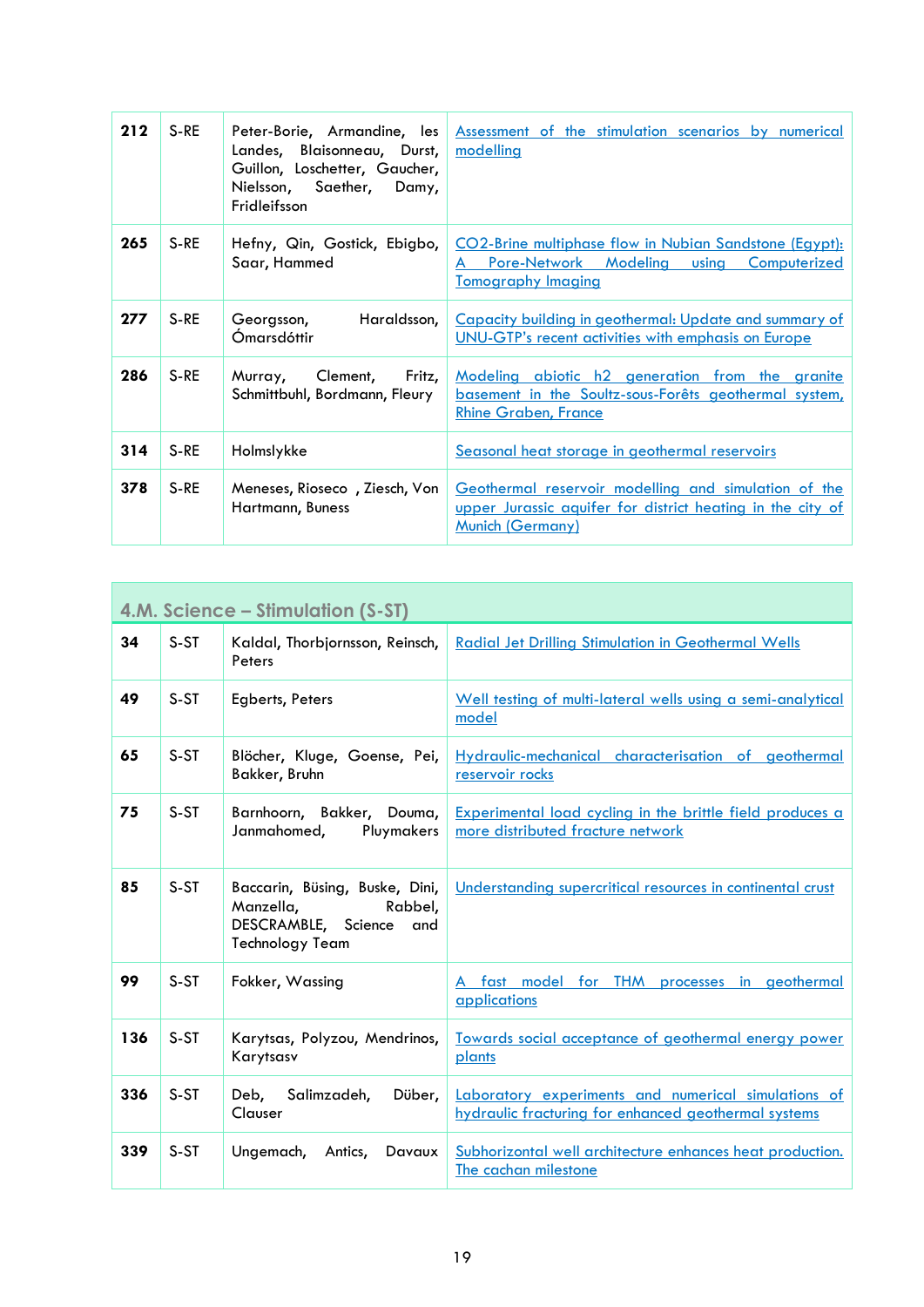<span id="page-19-0"></span>

| 4.N. Science – Induced seismicity (S-IS) |        |                                                                                                                             |                                                                                                                                     |
|------------------------------------------|--------|-----------------------------------------------------------------------------------------------------------------------------|-------------------------------------------------------------------------------------------------------------------------------------|
| 101                                      | $S-IS$ | Toselli, Heberle, Brüggemann                                                                                                | Techno-economic analysis of a solid biomass retrofit of an<br>air-cooled ORC geothermal power plant                                 |
| 121                                      | $S-IS$ | Eller, Heberle, Brüggemann                                                                                                  | Evaluation of different power plant concepts<br>for<br>geothermal heat and power production                                         |
| 123                                      | $S-IS$ | Fiaschi, Manfrida, Talluri,<br>Colucci                                                                                      | Geothermal power plant case study for a new ORC plant<br>including CO2 reinjection                                                  |
| 165                                      | $S-IS$ | Duboeuf,<br>Oye,<br>Berre,<br>Keilegavlen                                                                                   | Induced seismicity in the Reykjanes geothermal reservoir,<br>Iceland - seismic event monitoring, characterization and<br>clustering |
| 184                                      | $S-IS$ | Buijze,<br>Bijsterveldt,<br>van<br>Cremer,<br>Jaarsma,<br>Paap,<br>Veldkamp, Wassing,<br>van<br>Wees, van Yperen, ter Heege | Induced seismicity in geothermal systems: Occurrences<br>worldwide and implications for the Netherlands                             |
| 206                                      | $S-IS$ | Wassing                                                                                                                     | Modelling the effect of hydraulic stimulation strategies on<br>fault reactivation and induced seismicity                            |
| 282                                      | $S-IS$ | Candela, Ampuero, Peters,<br>Van Wees, Fokker, Wassing                                                                      | Semi-analytical fault injection model: effect of fault<br>roughness and injection scheme on induced seismicity                      |
| 304                                      | $S-IS$ | Trung,<br>Dang,<br>Berre,<br>Keilegavlen                                                                                    | Numerical investigation of wing crack initiation and<br>propagation due to shear slip                                               |
| 306                                      | $S-IS$ | Osvald, Kilpatrick, Rochelle,<br>Szanyi, Medgyes, Kóbor                                                                     | Batch and flow-through leaching of different metallic<br>rocks under geothermal reservoir circumstances                             |
| 374                                      | $S-IS$ | <b>Burnside</b>                                                                                                             | <b>Geothermally Sourced Combined Power and Freshwater</b><br><b>Generation for Eastern Africa (Combi-Gen)</b>                       |

<span id="page-19-1"></span>

| 4.0. Science – Power & Heat conversion (S-PO) |      |                                                                                                      |                                                                                                                                                           |
|-----------------------------------------------|------|------------------------------------------------------------------------------------------------------|-----------------------------------------------------------------------------------------------------------------------------------------------------------|
| 175                                           | S-PO | Clausen, Malkki, Thomsen, formation water, Denmark<br>Serre, Kristensen, Willumsen,<br>Nielsen, Roos | Olivarius, Laier, Knudsen, Occurrence and source of radioactive lead in geothermal                                                                        |
| 192                                           | S-PO | Erbas, Magnùsson, Páll Hersir,<br>Ágústsson, De Zeeuw van<br>Dalfsen, Guðmundsson,<br>Bernard        | Portier, Hinderer, Drouin, Hybrid gravimetry monitoring of the Theistareykir and<br>Sigmundsson, Schäfer, Jousset, Krafla geothermal reservoirs (Iceland) |